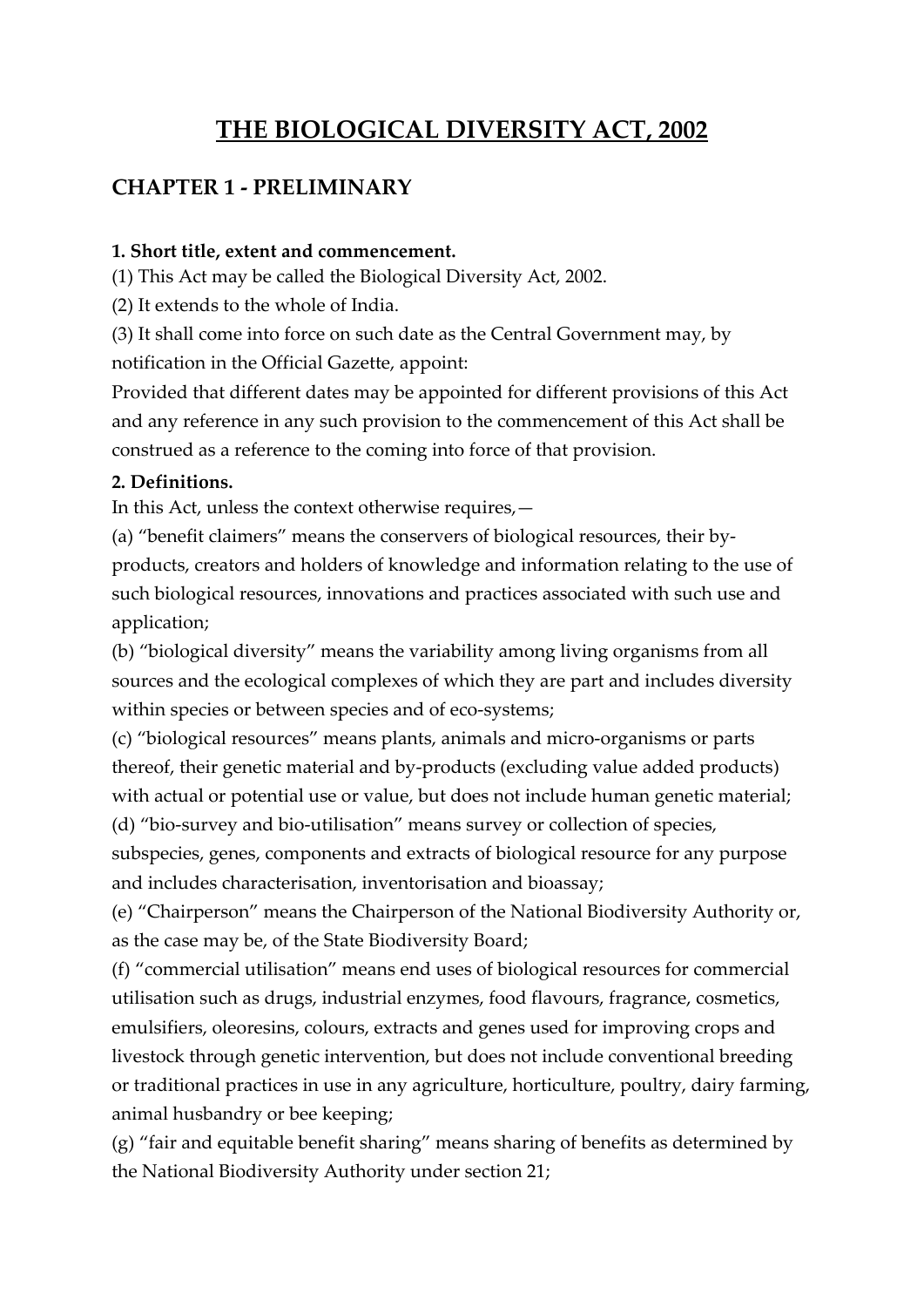(h) "local bodies" means Panchayats and Municipalities, by what ever name called, within the meaning of clause (1) of article 243B and clause (1) of article 243Q of the Constitution and in the absence of any Panchayats or Municipalities, institutions of self-government constituted under any other provision of the Constitution or any Central Act or State Act;

(i) "member" means a member of the National Biodiversity Authority or a State Biodiversity Board and includes the Chairperson;

(j) "National Biodiversity Authority" means the National Biodiversity Authority established under section 8;

(k) "prescribed" means prescribed by rules made under this Act;

(l) "regulations" means regulations made under this Act;

(m) "research" means study or systematic investigation of any biological resource or technological application, that uses biological systems, living organisms or derivatives thereof to make or modify products or processes for any use;

(n) "State Biodiversity Board" means the State Biodiversity Board established under section 22;

(o) "sustainable use" means the use of components of biological diversity in such manner and at such rate that does not lead to the long-term decline of the biological diversity thereby maintaining its potential to meet the needs and aspirations of present and future generations;

(p) "value added products" means products which may contain portions or extracts of plants and animals in unrecognizable and physically inseparable form.

# **CHAPTER 2 - REGULATION OF ACCESS TO BIOLOGICAL DIVERSITY**

## **3. Certain persons not to undertake biodiversity related activities without approval of national biodiversity authority.**

(1) No person referred to in sub-section (2) shall, without previous approval of the National Biodiversity Authority, obtain any biological resource occurring in India or knowledge associated thereto for research or for commercial utilisation or for biosurvey and bio-utilisation.

(2) The persons who shall be required to take the approval of the National Biodiversity Authority under sub-section (1) are the following, namely:—

(a) a person who is not a citizen of India;

(b) a citizen of India, who is a non-resident as defined in clause (30) of section 2 of the Income-tax Act, 1961 (43 of 1961);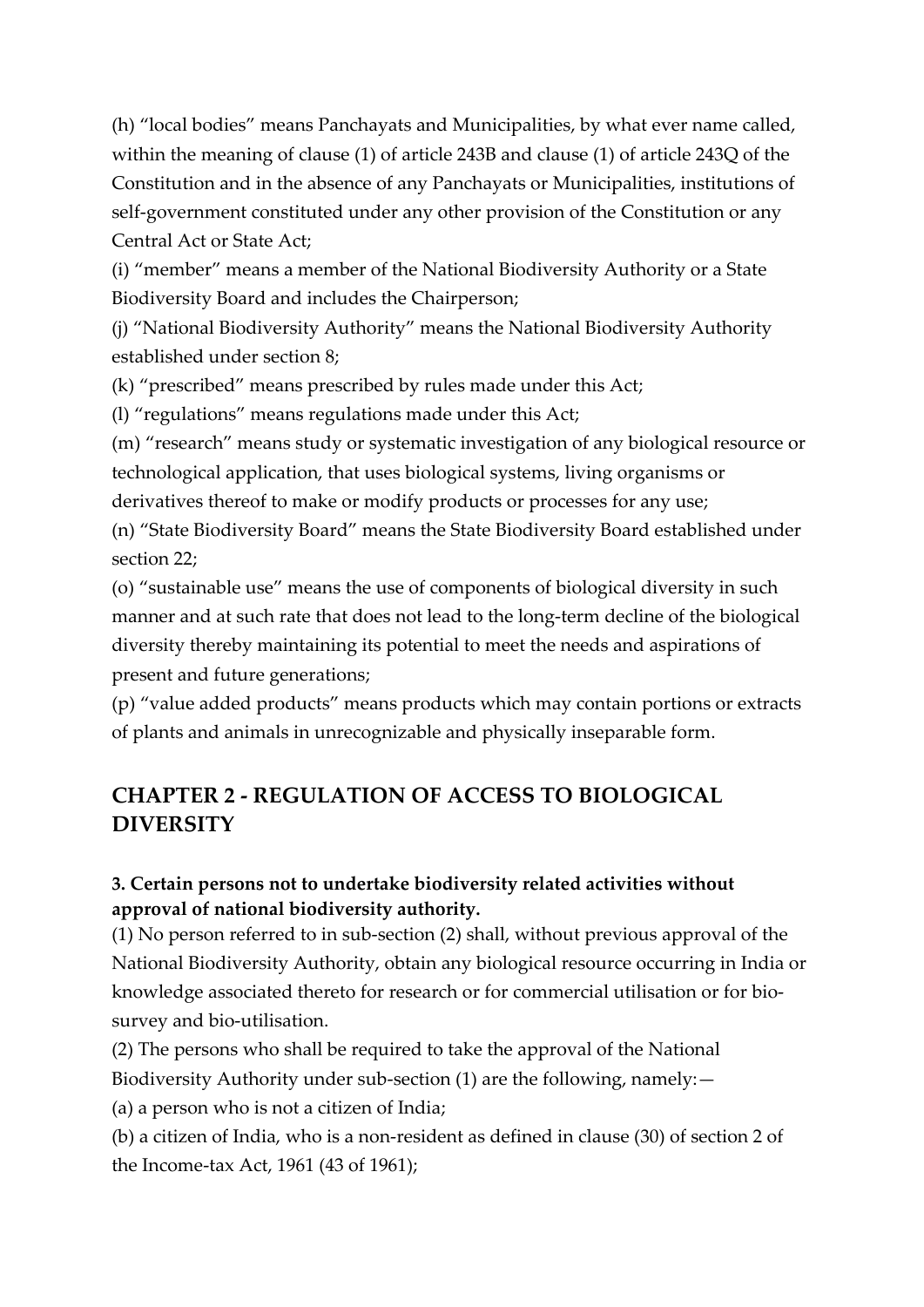(c) a body corporate, association or organisation—

(i) not incorporated or registered in India; or

(ii) incorporated or registered in India under any law for the time being in force

which has any non-Indian participation in its share capital or management.

## **4. Results of research not to be transferred to certain persons without approval of national biodiversity authority.**

No person shall, without the previous approval of the National Biodiversity Authority, transfer the results of any research relating to any biological resources occurring in, or obtained from, India for monetary consideration or otherwise to any person who is not a citizen of India or citizen of India who is non-resident as defined in clause (30) of section 2 of the Income-tax Act, 1961 (43 of 1961) or a body corporate or organisation which is not registered or incorporated in India or which has any non-Indian participation in its share capital or management.

Explanation.—For the purposes of this section, "transfer" does not include publication of research papers or dissemination of knowledge in any seminar or workshop, if such publication is as per the guidelines issued by the Central Government.

## **5. Sections 3 and 4 not to apply to certain collaborative research projects.**

(1) The provisions of sections 3 and 4 shall not apply to collaborative search projects involving transfer or exchange of biological resources or information relating thereto between institutions, including Government sponsored institutions of India, and such institutions in other countries, if such collaborative research projects satisfy the conditions specified in sub-section (3).

(2) All collaborative research projects, other than those referred to in sub-section (1) which are based on agreements concluded before the commencement of this Act and in force shall, to the extent the provisions of agreement are inconsistent with the provisions of this Act or any guidelines issued under clause (a) of sub-section (3), be void.

(3) For the purposes of sub-section (1), collaborative research projects shall—

(a) conform to the policy guidelines issued by the Central Government in this behalf; (b) be approved by the Central Government.

## **6. Application for intellectual property rights not to be made without approval of national biodiversity authority.**

(1) No person shall apply for any intellectual property right, by whatever name called, in or outside India for any invention based on any research or information on a biological resource obtained from India without obtaining the previous approval of the National Biodiversity Authority before making such application: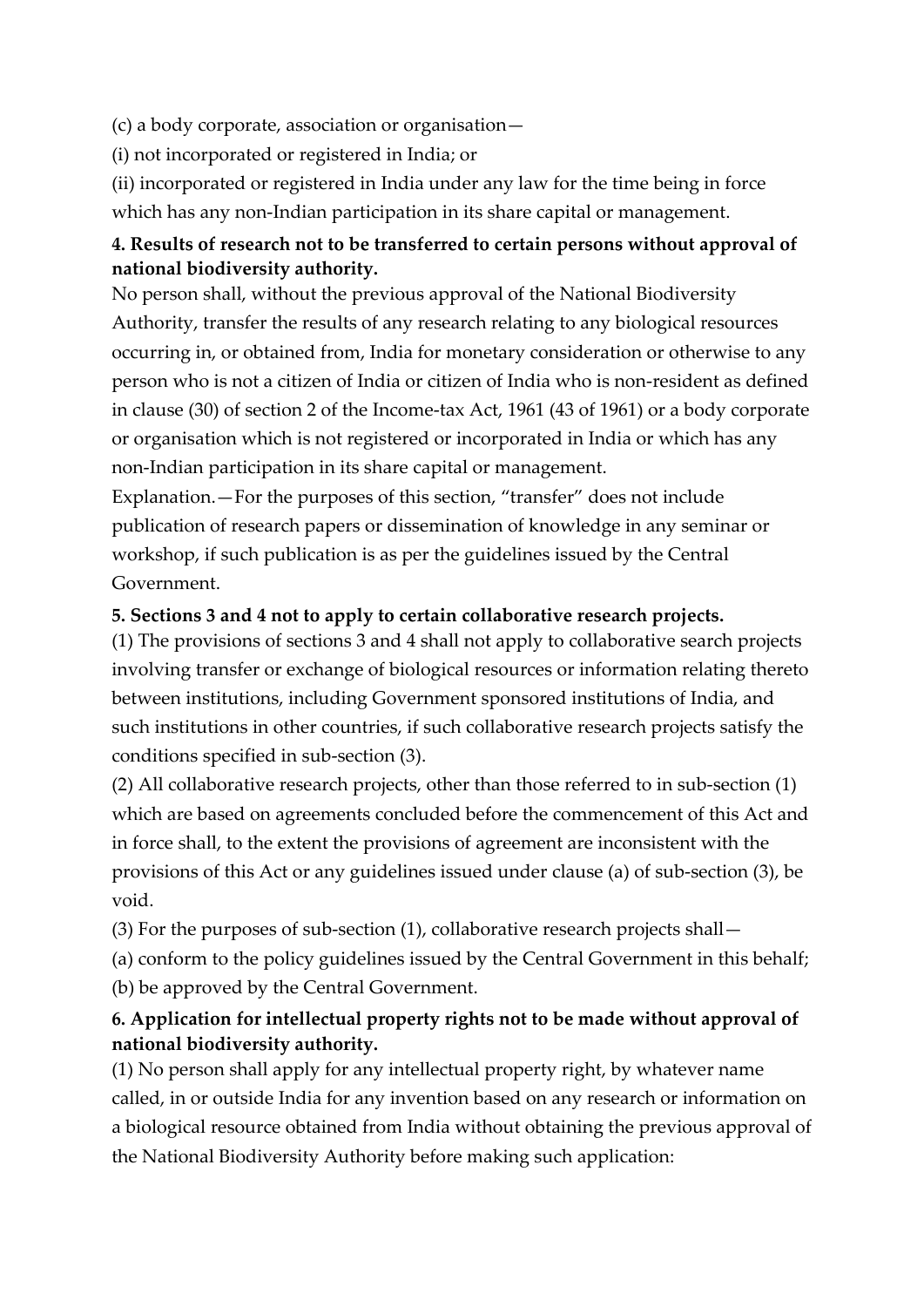Provided that if a person applies for a patent, permission of the National Biodiversity Authority may be obtained after the acceptance of the patent but before the sealing of the patent by the patent authority concerned:

Provided further that the National Biodiversity Authority shall dispose of the application for permission made to it within a period of ninety days from the date of receipt thereof.

(2) The National Biodiversity Authority may, while granting the approval under this section, impose benefit sharing fee or royalty or both or impose conditions including the sharing of financial benefits arising out of the commercial utilisation of such rights.

(3) The provisions of this section shall not apply to any person making an application for any right under any law relating to protection of plant varieties enacted by Parliament.

(4) Where any right is granted under law referred to in sub-section (3), the concerned authority granting such right shall endorse a copy of such document granting the right to the National Biodiversity Authority.

## **7. Prior intimation to state biodiversity board for obtaining biological resource for certain purposes.**

No person, who is a citizen of India or a body corporate, association or organisation which is registered in India, shall obtain any biological resource for commercial utilisation, or bio-survey and bio-utilisation for commercial utilisation except after giving prior intimation to the State Biodiversity Board concerned:

Provided that the provisions of this section shall not apply to the local people and communities of the area, including growers and cultivators of biodiversity, and vaids and hakims, who have been practicing indigenous medicine.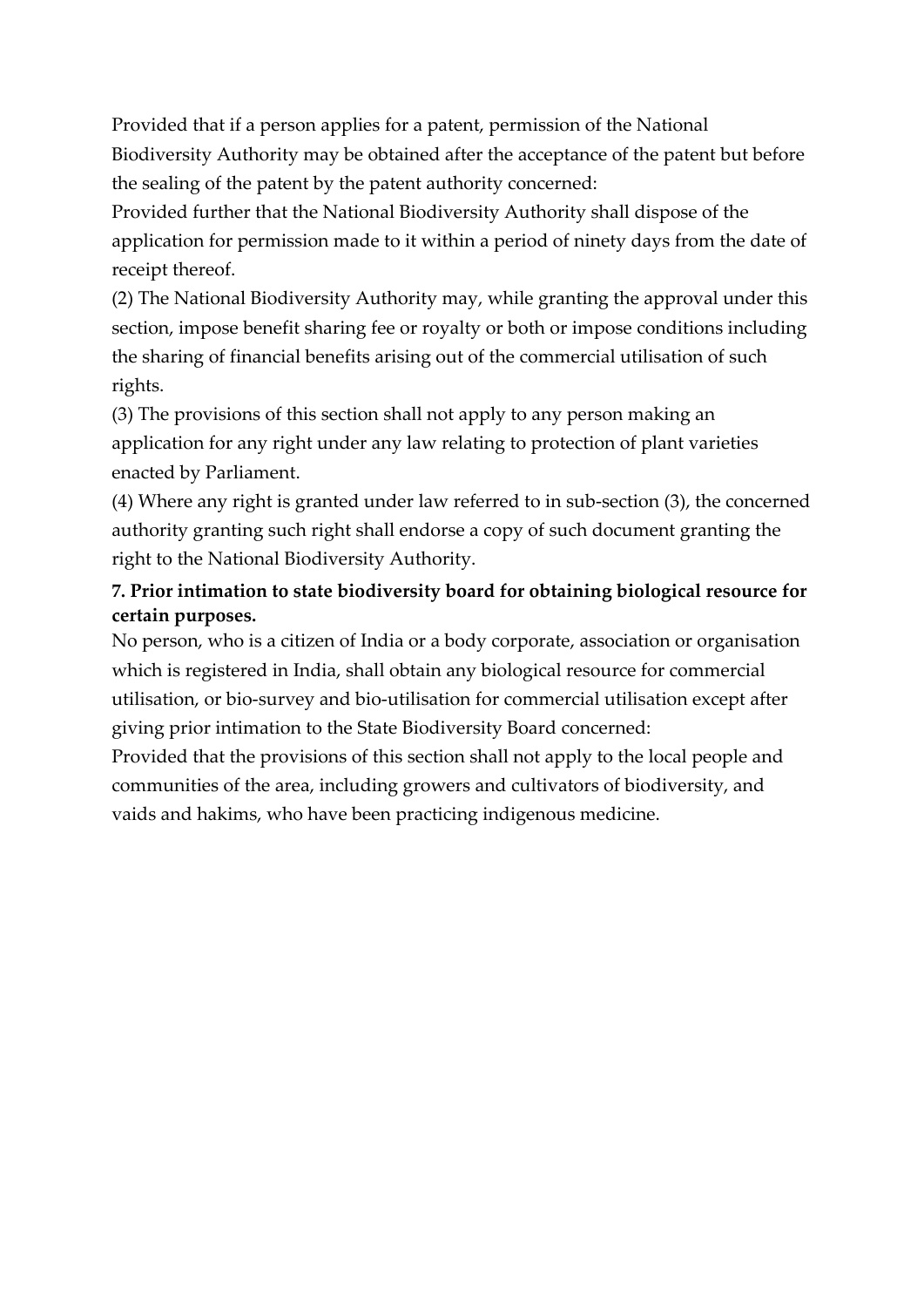## **CHAPTER 3 - NATIONAL BIODIVERSITY AUTHORITY**

#### **8. Establishment of national biodiversity authority.**

(1) With effect from such date as the Central Government may, by notification in the Official Gazette, appoint, there shall be established by the Central Government for the purposes of this Act, a body to be called the National Biodiversity Authority. (2) The National Biodiversity Authority shall be a body corporate by the name aforesaid, having perpetual succession and a common seal, with power to acquire, hold and dispose of property, both movable and immovable, and to contract, and shall by the said name sue and be sued.

(3) The head office of the National Biodiversity Authority shall be at Chennai and the National Biodiversity Authority may, with the previous approval of the Central Government, establish offices at other places in India.

(4) The National Biodiversity Authority shall consist of the following members, namely:—

(a) a Chairperson, who shall be an eminent person having adequate knowledge and experience in the conservation and sustainable use of biological diversity and in matters relating to equitable sharing of benefits, to be appointed by the Central Government;

(b) three ex officio members to be appointed by the Central Government, one representing the Ministry dealing with Tribal Affairs and two representing the Ministry dealing with Environment and Forests of whom one shall be the Additional Director General of Forests or the Director General of Forests;

(c) seven ex officio members to be appointed by the Central Government to represent respectively the Ministries of the Central Government dealing with—

(i) Agricultural Research and Education;

(ii) Biotechnology;

(iii) Ocean Development;

(iv) Agriculture and Cooperation;

(v) Indian Systems of Medicine and Homoeopathy;

(vi) Science and Technology;

(vii) Scientific and Industrial Research;

(d) five non-official members to be appointed from amongst specialists and scientists having special knowledge of, or experience in, matters relating to conservation of biological diversity, sustainable use of biological resources and equitable sharing of benefits arising out of the use of biological resources, representatives of industry, conservers, creators and knowledge-holders of biological resources.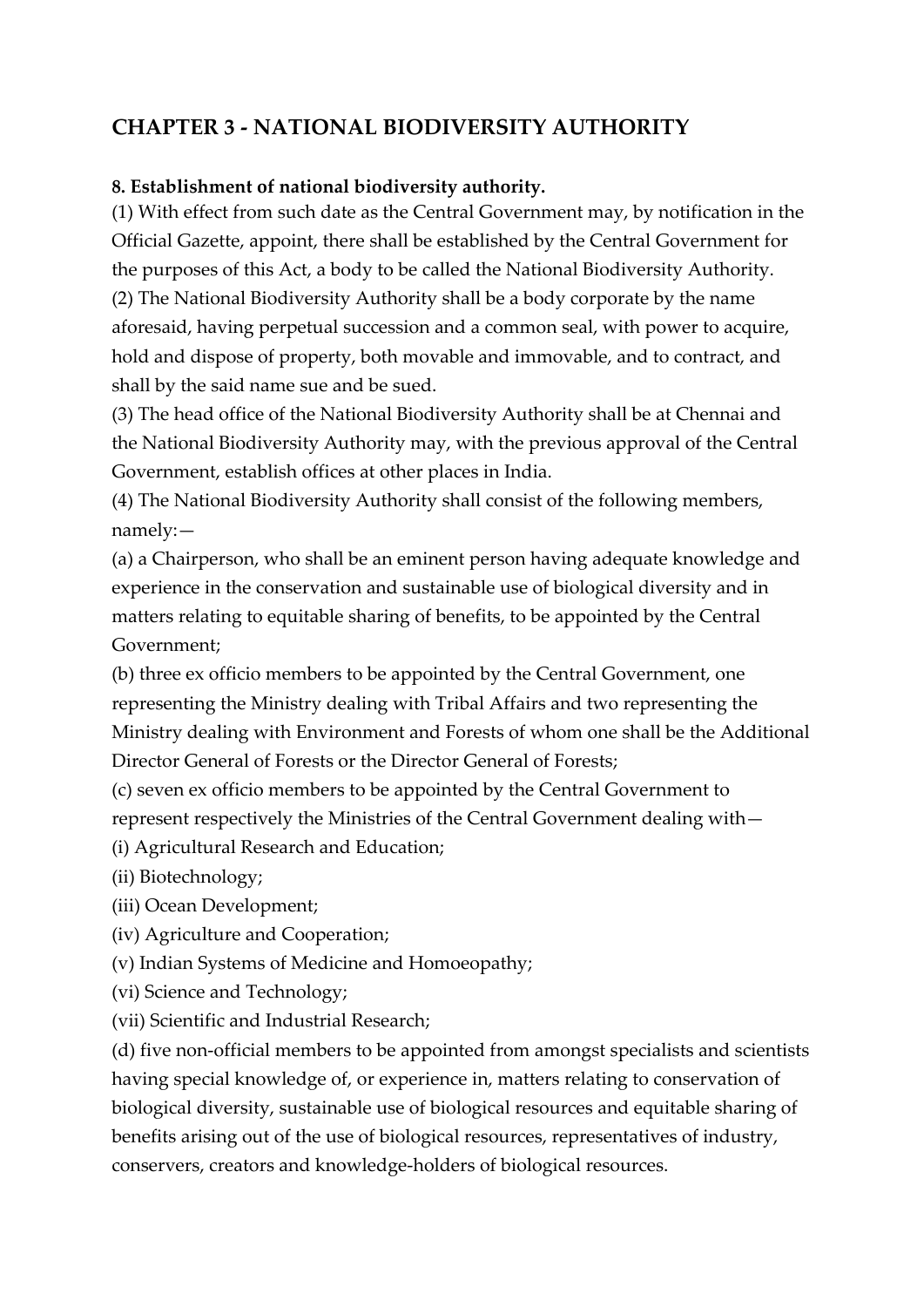### **9. Conditions of service of chairperson and members.**

The term of office and conditions of service of the Chairperson and the other members other than ex officio members of the National Biodiversity Authority shall be such as may be prescribed by the Central Government.

#### **10. Chairperson to be chief executive of national biodiversity authority.**

The Chairperson shall be the Chief Executive of the National Biodiversity Authority and shall exercise such powers and perform such duties, as may be prescribed.

#### **11. Removal of members.**

The Central Government may remove from the National Biodiversity Authority any member who, in its opinion, has—

(a) been adjudged as an insolvent; or

(b) been convicted of an offence which involves moral turpitude; or

(c) become physically or mentally incapable of acting as a member; or

(d) so abused his position as to render his continuance in office detrimental to the public interest; or

(e) acquired such financial or other interest as is likely to affect prejudicially his functions as a member.

#### **12. Meetings of national biodiversity authority.**

(1) The National Biodiversity Authority shall meet at such time and place and shall observe such rules of procedure in regard to the transaction of business at its meetings (including the quorum at its meetings) as may be prescribed.

(2) The Chairperson of the National Biodiversity Authority shall preside at the meetings of the National Biodiversity Authority.

(3) If for any reason the Chairperson is unable to attend any meeting of the National Biodiversity Authority, any member of the National Biodiversity Authority chosen by the members present at the meeting shall preside at the meeting.

(4) All questions which come before any meeting of the National Biodiversity Authority shall be decided by a majority of votes of the members present and voting and in the event of equality of votes, the Chairperson or, in his absence, the person presiding, shall have and exercise a second or casting vote.

(5) Every member who is in any way, whether directly, indirectly or personally, concerned or interested in a matter to be decided at the meeting shall disclose the nature of his concern or interest and after such disclosure, the member concerned or interested shall not attend that meeting.

(6) No act or proceeding of the National Biodiversity Authority shall be invalidated merely by reason of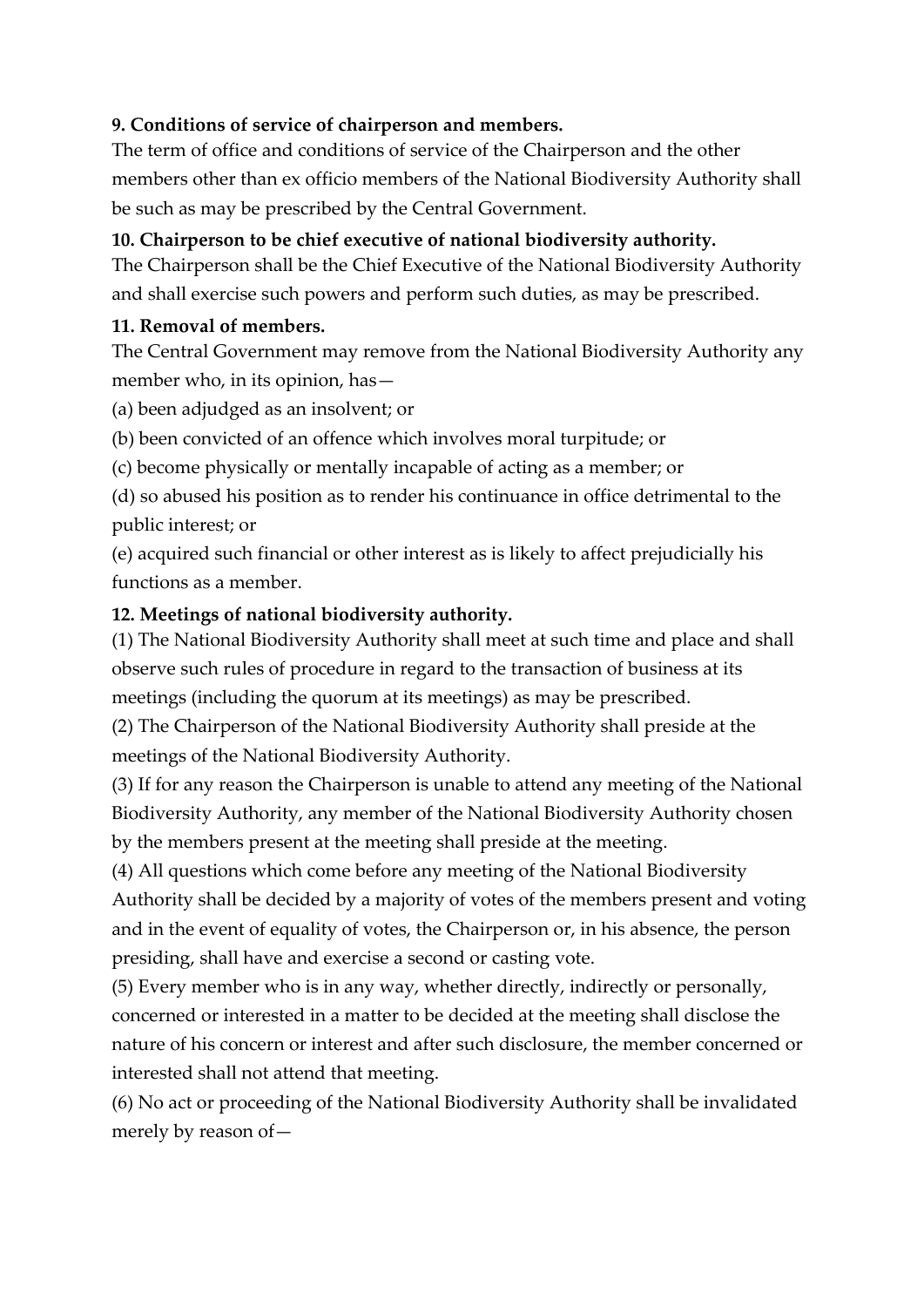(a) any vacancy in, or any defect in the constitution of, the National Biodiversity Authority; or

(b) any defect in the appointment of a person acting as a member; or

(c) any irregularity in the procedure of the National Biodiversity Authority not affecting the merits of the case.

## **13. Committees of national biodiversity authority.**

(1) The National Biodiversity Authority may constitute a committee to deal with agro-biodiversity.

Explanation.—For the purposes of this sub-section, "agro-biodiversity" means biological diversity of agriculture related species and their wild relatives.

(2) Without prejudice to the provisions of sub-section (1), the National Biodiversity Authority may constitute such number of committees as it deems fit for the efficient discharge of its duties and performance of its functions under this Act.

(3) A committee constituted under this section shall co-opt such number of persons, who are not the members of the National Biodiversity Authority, as it may think fit and the persons so co-opted shall have the right to attend the meetings of the committee and take part in its proceedings but shall not have the right to vote.

(4) The persons appointed as members of the committee under sub-section (2) shall be entitled to receive such allowances or fees for attending the meetings of the committee as may be fixed by the Central Government.

## **14. Officers and employees of national biodiversity authority.**

(1) The National Biodiversity Authority may appoint such officers and other employees as it considers necessary for the efficient discharge of its functions under this Act.

(2) The terms and conditions of service of such officers and other employees of the National Biodiversity Authority shall be such as may be specified by regulations.

## **15. Authentication of orders and decisions of national biodiversity authority.**

All orders and decisions of the National Biodiversity Authority shall be authenticated by the signature of the Chairperson or any other member authorised by the National Biodiversity Authority in this behalf and all other instruments executed by the National Biodiversity Authority shall be authenticated by the signature of an officer of the National Biodiversity Authority authorised by it in this behalf.

## **16. Delegation of powers.**

The National Biodiversity Authority may, by general or special order in writing, delegate to any member, officer of the National Biodiversity Authority or any other person subject to such conditions, if any, as may be specified in the order, such of the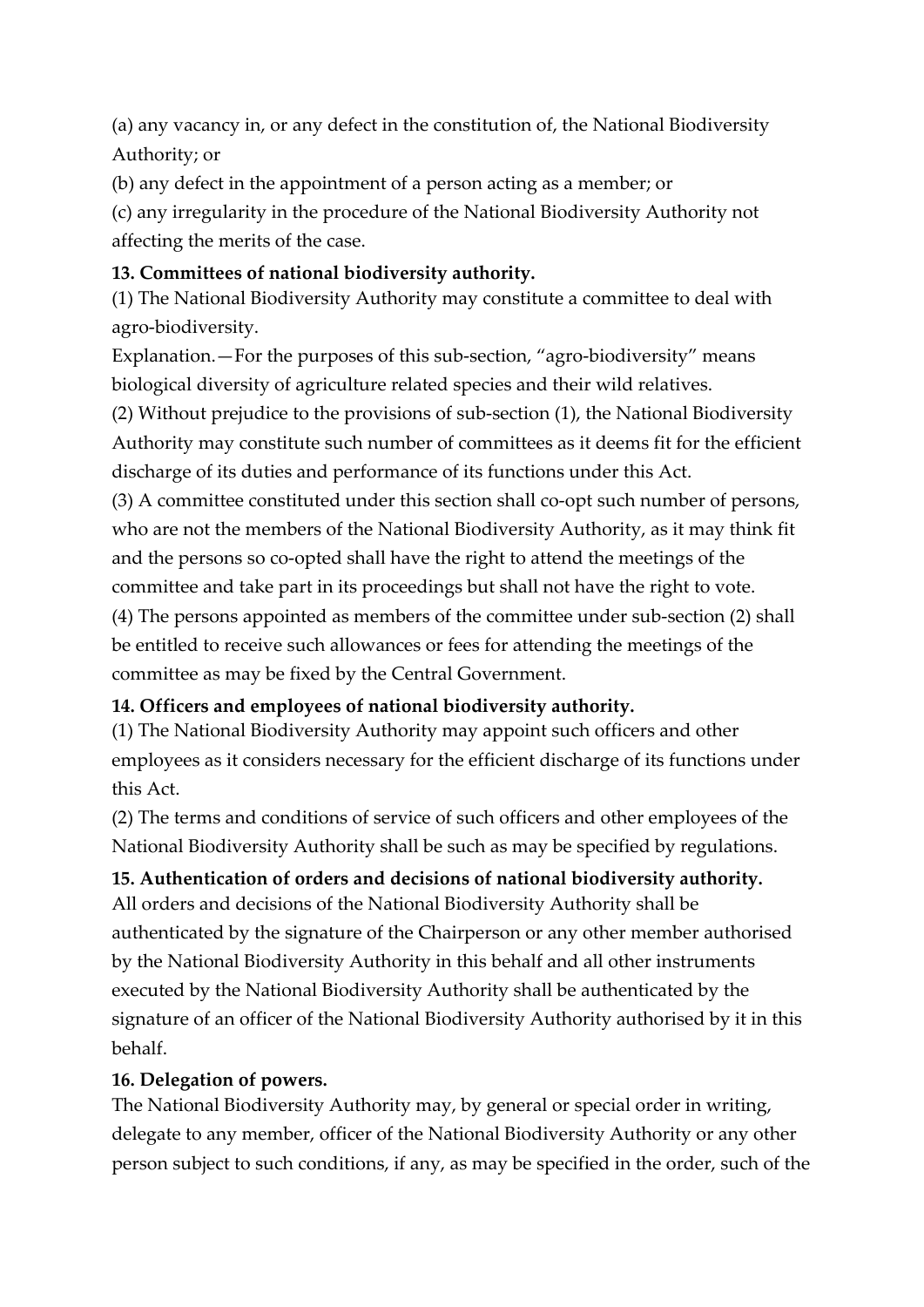powers and functions under this Act (except the power to prefer an appeal under section 50 and the power to make regulations under section 64) as it may deem necessary.

### **17. Expenses of national biodiversity authority to be defrayed out of the consolidated fund of india.**

The salaries and allowances payable to the members and the administrative expenses of the National Biodiversity Authority including salaries, allowances and pension payable to, or in respect of, the officers and other employees of the National Biodiversity Authority shall be defrayed out of the Consolidated Fund of India.

# **CHAPTER 4 - FUNCTIONS AND POWERS OF THE NATIONAL BIODIVERSITY AUTHORITY**

#### **18. Functions and powers of national biodiversity authority.**

(1) It shall be the duty of the National Biodiversity Authority to regulate activities referred to in sections 3, 4 and 6 and by regulations issue guidelines for access to biological resources and for fair and equitable benefit sharing.

(2) The National Biodiversity Authority may grant approval for undertaking any activity referred to in sections 3, 4 and 6.

(3) The National Biodiversity Authority may—

(a) advise the Central Government on matters relating to the conservation of biodiversity, sustainable use of its components and equitable sharing of benefits arising out of the utilisation of biological resources;

(b) advise the State Governments in the selection of areas of biodiversity importance to be notified under sub-section (1) of section 37 as heritage sites and measures for the management of such heritage sites;

(c) perform such other functions as may be necessary to carry out the provisions of this Act.

(4) The National Biodiversity Authority may, on behalf of the Central Government, take any measures necessary to oppose the grant of intellectual property rights in any country outside India on any biological resource obtained from India or knowledge associated with such biological resource which is derived from India.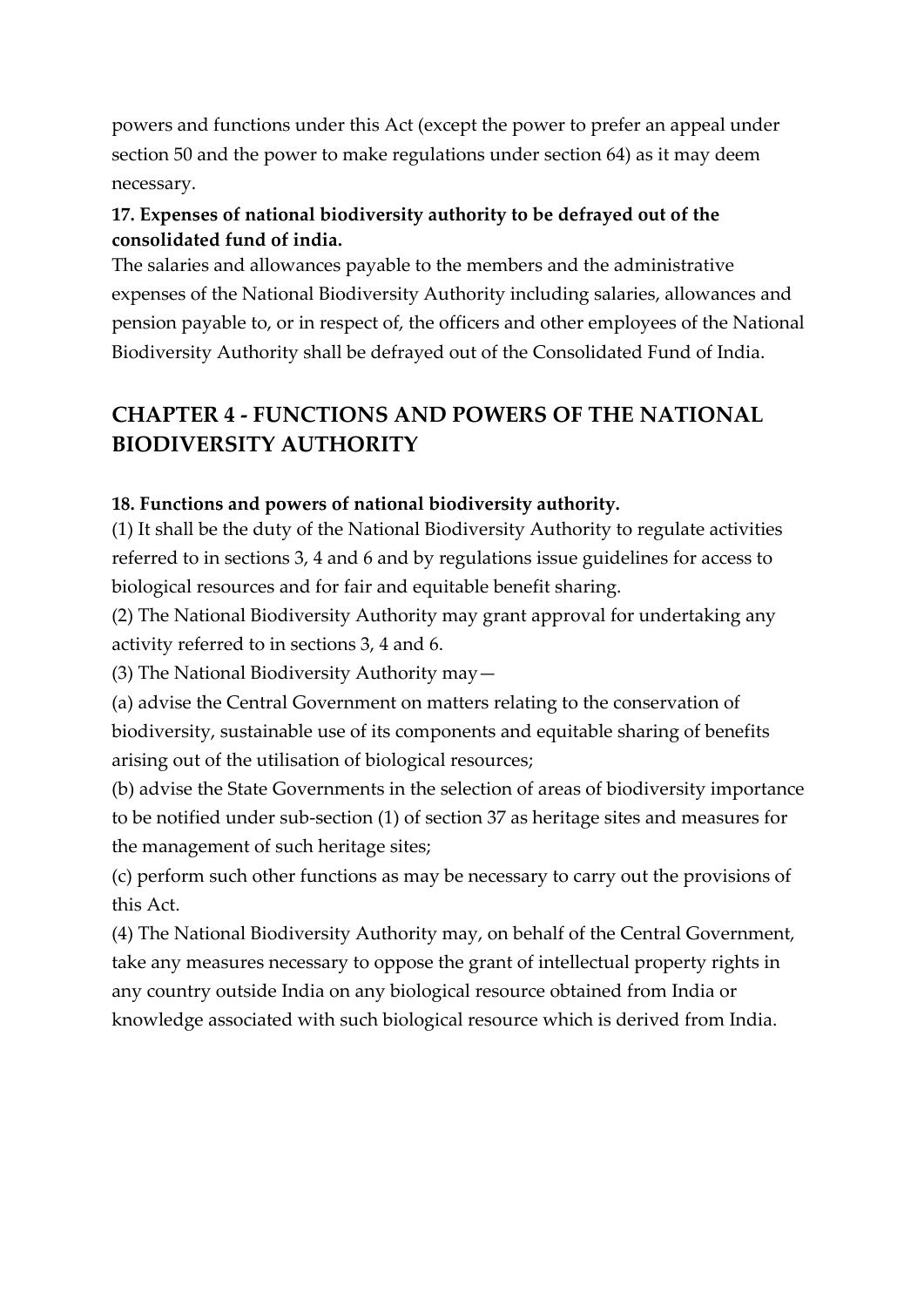# **CHAPTER 5 - APPROVAL BY THE NATIONAL BIODIVERSITY AUTHORITY**

#### **19. Approval by national biodiversity authority for undertaking certain activities.**

(1) Any person referred to in sub-section (2) of section 3 who intends to obtain any biological resource occurring in India or knowledge associated thereto for research or for commercial utilisation or for bio-survey and bio-utilisation or transfer the results of any research relating to biological resources occurring in, or obtained from, India, shall make application in such form and payment of such fees as may be prescribed, to the National Biodiversity Authority.

(2) Any person who intends to apply for a patent or any other form of intellectual property protection whether in India or outside India referred to in sub-section (1) of section 6, may make an application in such form and in such manner as may be prescribed to the National Biodiversity Authority.

(3) On receipt of an application under sub-section (1) or sub-section (2), the National Biodiversity Authority may, after making such enquiries as it may deem fit and if necessary after consulting an expert committee constituted for this purpose, by order, grant approval subject to any regulations made in this behalf and subject to such terms and conditions as it may deem fit, including the imposition of charges by way of royalty or for reasons to be recorded in writing, reject the application: Provided that no such order for rejection shall be made without giving an opportunity of being heard to the person affected.

(4) The National Biodiversity Authority shall give public notice of every approval granted by it under this section.

#### **20. Transfer of biological resource or knowledge.**

(1) No person who has been granted approval under section 19 shall transfer any biological resource or knowledge associated thereto which is the subject matter of the said approval except with the permission of the National Biodiversity Authority. (2) Any person who intends to transfer any biological resource or knowledge associated thereto referred to in sub-section (1) shall make an application in such form and in such manner as may be prescribed to the National Biodiversity Authority.

(3) On receipt of an application under sub-section (2), the National Biodiversity Authority may, after making such enquiries as it may deem fit and if necessary after consulting an expert committee constituted for this purpose, by order, grant approval subject to such terms and conditions as it may deem fit, including the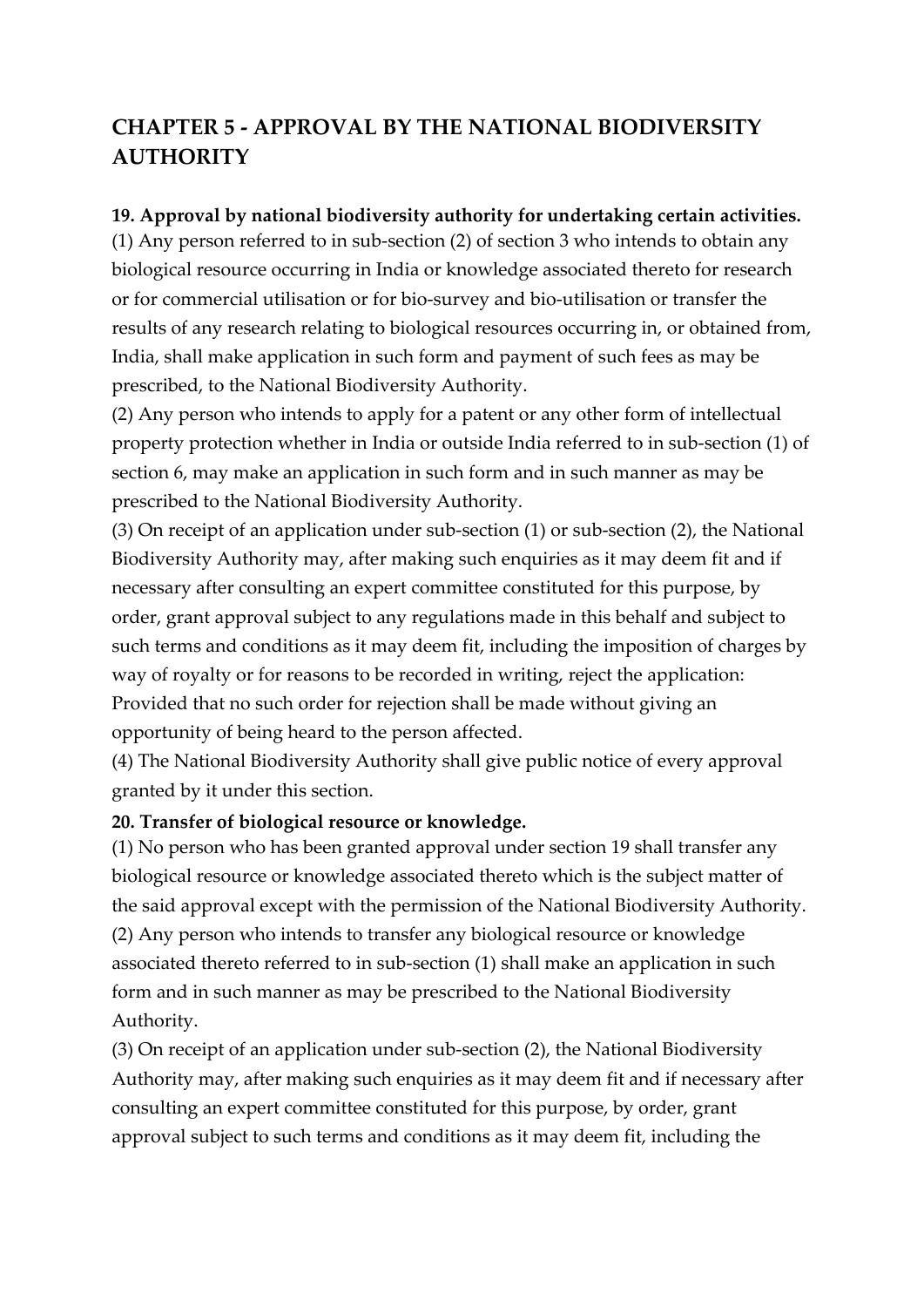imposition of charges by way of royalty or for reasons to be recorded in writing, reject the application:

Provided that no such order for rejection shall be made without giving an opportunity of being heard to the person affected.

(4) The National Biodiversity Authority shall give public notice of every approval granted by it under this section.

### **21. Determination of equitable benefit sharing by national biodiversity authority.**

(1) The National Biodiversity Authority shall while granting approvals under section 19 or section 20 ensure that the terms and conditions subject to which approval is granted secures equitable sharing of benefits arising out of the use of accessed biological resources, their by-products, innovations and practices associated with their use and applications and knowledge relating thereto in accordance with mutually agreed terms and conditions between the person applying for such approval, local bodies concerned and the benefit claimers.

(2) The National Biodiversity Authority shall, subject to any regulations made in this behalf, determine the benefit sharing which shall be given effect in all or any of the following manner, namely:—

(a) grant of joint ownership of intellectual property rights to the National Biodiversity Authority, or where benefit claimers are identified, to such benefit claimers;

(b) transfer of technology;

(c) location of production, research and development units in such areas which will facilitate better living standards to the benefit claimers;

(d) association of Indian scientists, benefit claimers and the local people with research and development in biological resources and bio-survey and bio-utilisation; (e) setting up of venture capital fund for aiding the cause of benefit claimers;

(f) payment of monetary compensation and other non-monetary benefits to the benefit claimers as the National Biodiversity Authority may deem fit.

(3) Where any amount of money is ordered by way of benefit sharing, the National Biodiversity Authority may direct the amount to be deposited in the National Biodiversity Fund:

Provided that where biological resource or knowledge was a result of access from specific individual or group of individuals or organisations, the National Biodiversity Authority may direct that the amount shall be paid directly to such individual or group of individuals or organisations in accordance with the terms of any agreement and in such manner as it deems fit.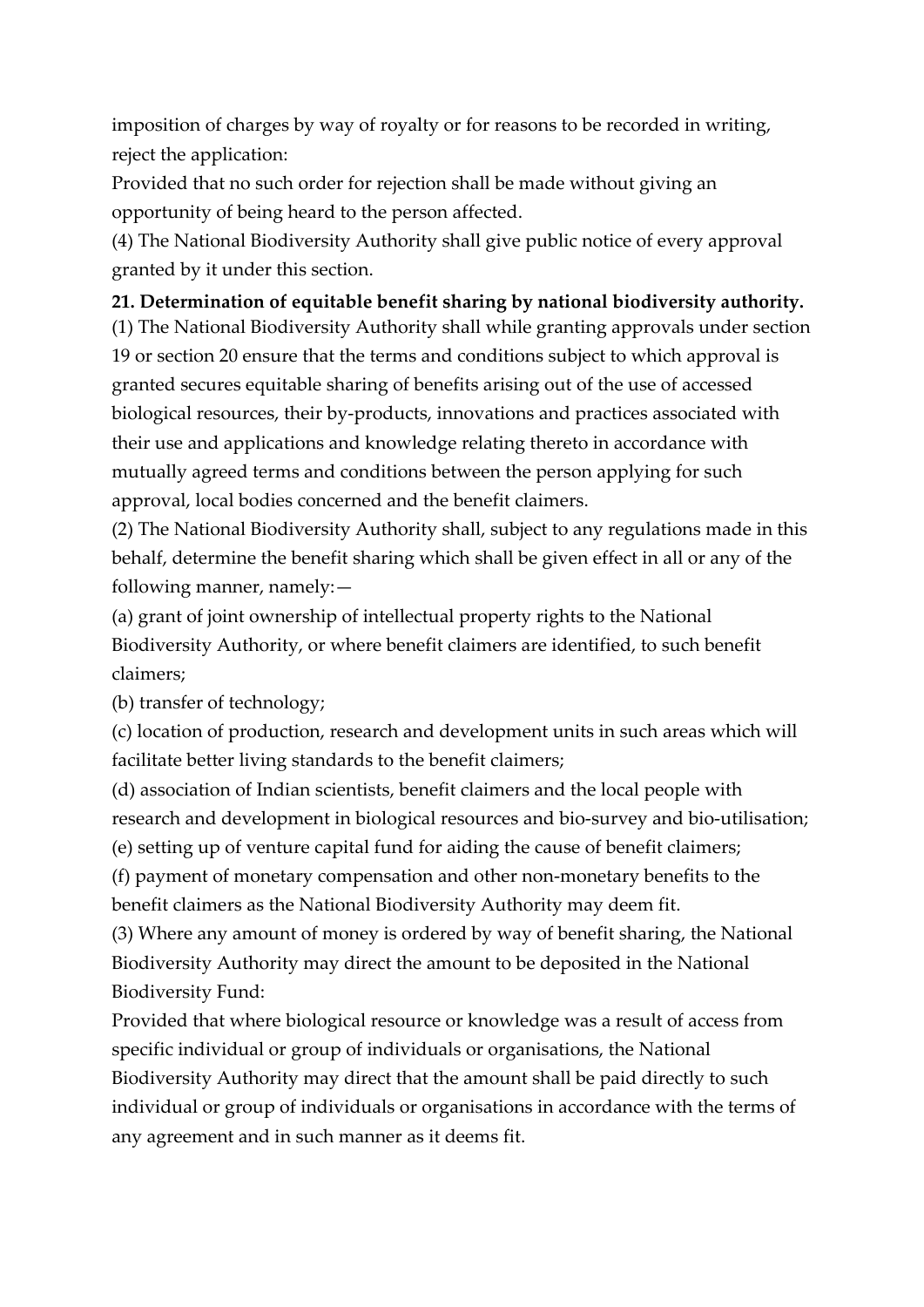(4) For the purposes of this section, the National Biodiversity Authority shall, in consultation with the Central Government, by regulations, frame guidelines.

## **CHAPTER 6 - STATE BIODIVERSITY BOARD**

#### **22. Establishment of state biodiversity board.**

(1) With effect from such date as the State Government may, by notification in the Official Gazette, appoint in this behalf, there shall be established by that Government for the purposes of this Act, a Board for the State to be known as the (name of the State) Biodiversity Board.

(2) Notwithstanding anything contained in this section, no State Biodiversity Board shall be constituted for a Union territory and in relation to a Union territory, the National Biodiversity Authority shall exercise the powers and perform the functions of a State Biodiversity Board for that Union territory:

Provided that in relation to any Union territory, the National Biodiversity Authority may delegate all or any of its powers or functions under this sub-section to such person or group of persons as the Central Government may specify.

(3) The Board shall be a body corporate by the name aforesaid, having perpetual succession and a common seal, with power to acquire, hold and dispose of property, both movable and immovable, and to contract, and shall by the said name sue and be sued.

(4) The Board shall consist of the following members, namely:—

(a) a Chairperson who shall be an eminent person having adequate knowledge and experience in the conservation and sustainable use of biological diversity and in matters relating to equitable sharing of benefits, to be appointed by the State Government;

(b) not more than five ex officio members to be appointed by the State Government to represent the concerned Departments of the State Government;

(c) not more than five members to be appointed from amongst experts in matters relating to conservation of biological diversity, sustainable use of biological resources and equitable sharing of benefits arising out of the use of biological resources.

(5) The head office of the State Biodiversity Board shall be at such place as the State Government may, by notification in the Official Gazette, specify.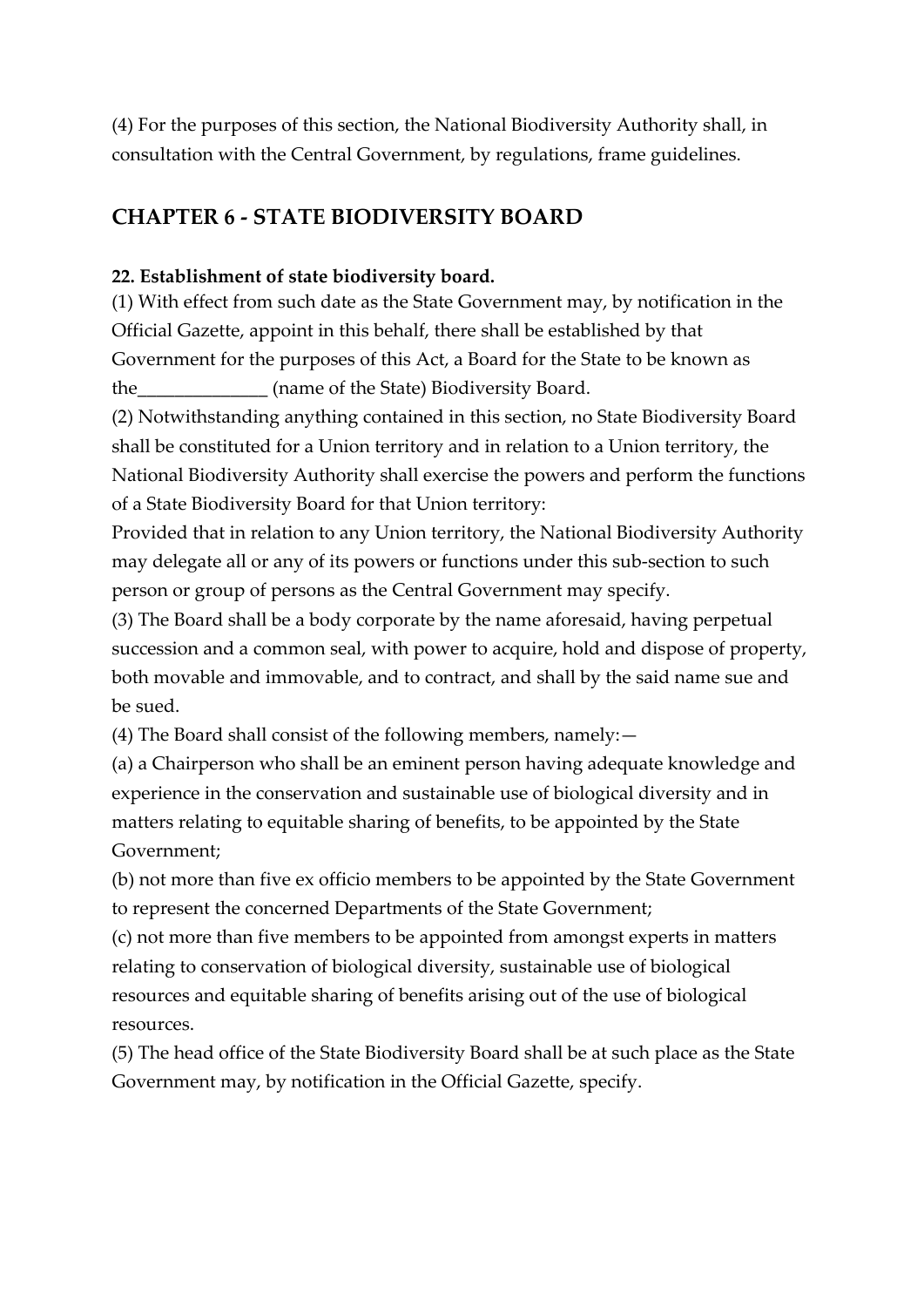#### **23. Functions of state biodiversity board.**

The Functions of the State Biodiversity Board Shall Be to -

(a) advise the State Government, subject to any guidelines issued by the Central Government, on matters relating to the conservation of biodiversity, sustainable use of its components and equitable sharing of the benefits arising out of the utilisation of biological resources;

(b) regulate by granting of approvals or otherwise requests for commercial utilisation or bio-survey and bio-utilisation of any biological resource by Indians; (c) perform such other functions as may be necessary to carry out the provisions of this Act or as may be prescribed by the State Government.

## **24. Power of state biodiversity board to restrict certain activities violating the objectives of conservation, etc.**

(1) Any citizen of India or a body corporate, organisation or association registered in India intending to undertake any activity referred to in section 7 shall give prior intimation in such form as may be prescribed by the State Government to the State Biodiversity Board.

(2) On receipt of an intimation under sub-section (1), the State Biodiversity Board may, in consultation with the local bodies concerned and after making such enquires as it conservation, may deem fit, by order, prohibit or restrict any such activity if it is of opinion that such activity is detrimental or contrary to the objectives of conservation and sustainable use of biodiversity or equitable sharing of benefits arising out of such activity:

Provided that no such order shall be made without giving an opportunity of being heard to the person affected.

(3) Any information given in the form referred to in sub-section (1) for prior intimation shall be kept confidential and shall not be disclosed, either intentionally or unintentionally, to any person not concerned thereto.

## **25. Provisions of sections 9 to 17 to apply with modifications to state biodiversity board.**

The provisions of sections 9 to 17 shall apply to a State Biodiversity Board and shall have effect subject to the following modifications, namely: —

(a) references to the Central Government shall be construed as references to the State Government;

(b) references to the National Biodiversity Authority shall be construed as references to the State Biodiversity Board;

(c) reference to the Consolidated Fund of India shall be construed as reference to the Consolidated Fund of the State.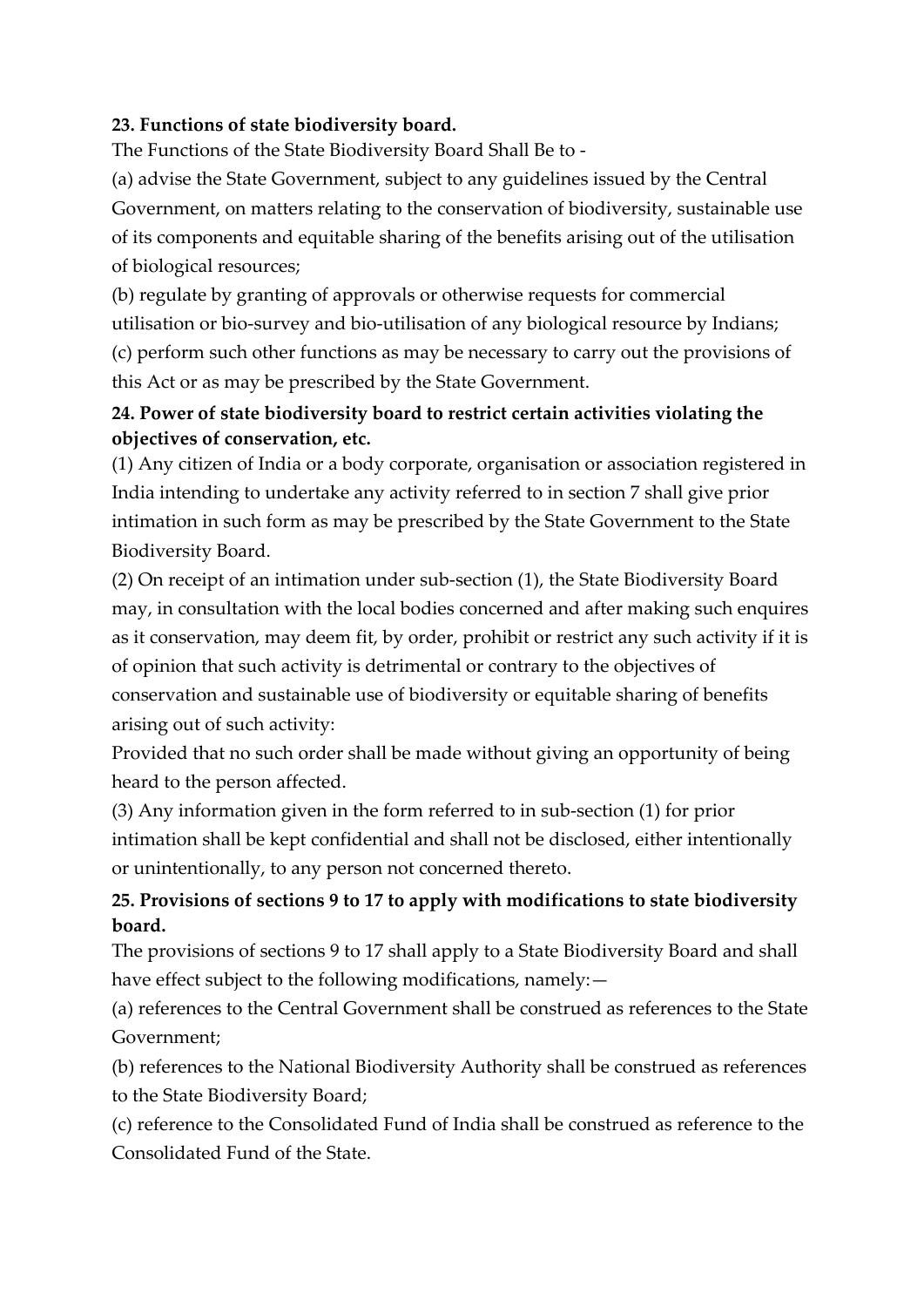# **CHAPTER 7 - FINANCE, ACCOUNTS AND AUDIT OF NATIONAL BIODIVERSITY AUTHORITY**

#### **26. Grants or loans by the central government.**

The Central Government may, after due appropriation made by Parliament by law in this behalf, pay to the National Biodiversity Authority by way of grants or loans such sums of money as the Central Government may think fit for being utilised for the purposes of this Act.

#### **27. Constitution of national biodiversity fund.**

(1) There shall be constituted a Fund to be called the National Biodiversity Fund and there shall be credited thereto—

(a) any grants and loans made to the National Biodiversity Authority under section 26;

(b) all charges and royalties received by the National Biodiversity Authority under this Act; and

(c) all sums received by the National Biodiversity Authority from such other sources as may be decided upon by the Central Government.

(2) The Fund shall be applied for—

(a) channeling benefits to the benefit claimers;

(b) conservation and promotion of biological resources and development of areas

from where such biological resources or knowledge associated thereto has been accessed;

(c) socio-economic development of areas referred to in clause (b) in consultation with the local bodies concerned.

#### **28. Annual report of national biodiversity authority.**

The National Biodiversity Authority shall prepare, in such form and at such time each financial year as may be prescribed, its annual report, giving a full account of its activities during the previous financial year and furnish, to the Central Government, before such date as may be prescribed, its audited copy of accounts together with auditors report thereon.

## **29. Budget, accounts and audit.**

(1) The National Biodiversity Authority shall prepare a budget, maintain proper accounts and other relevant records (including the accounts and other relevant records of the National Biodiversity Fund) and prepare an annual statement of account in such form as may be prescribed by the Central Government in consultation with the Comptroller and Auditor-General of India.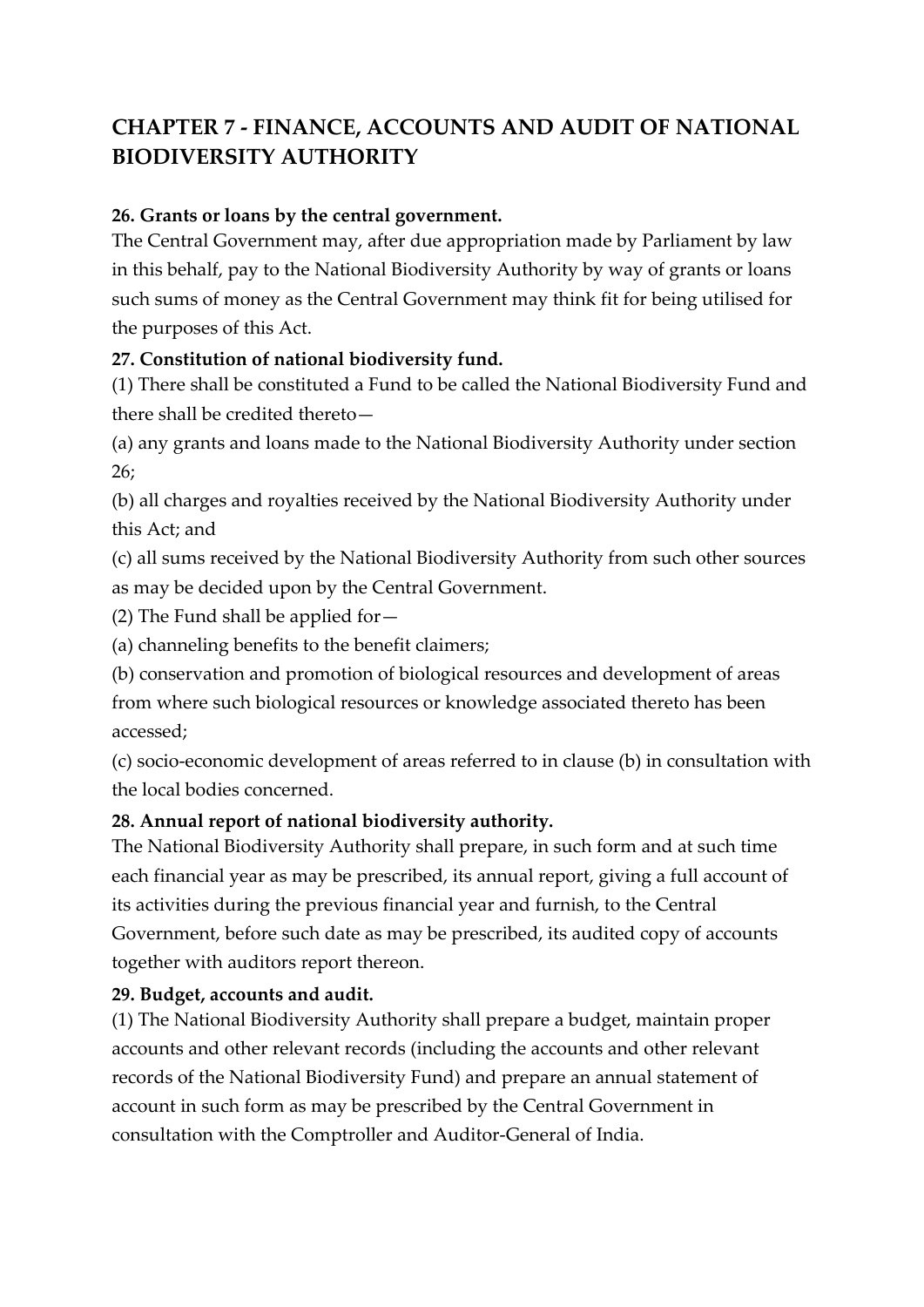(2) The accounts of the National Biodiversity Authority shall be audited by the Comptroller and Auditor-General of India at such intervals as may be specified by him and any expenditure incurred in connection with such audit shall be payable by the National Biodiversity Authority to the Comptroller and Auditor-General of India.

(3) The Comptroller and Auditor-General of India and any other person appointed by him in connection with the audit of the accounts of the National Biodiversity Authority shall have the same rights and privileges and authority in connection with such audit as the Comptroller and Auditor-General generally has in connection with the audit of the Government accounts and, in particular, shall have the right to demand the production of books, accounts, connected vouchers and other documents and papers and to inspect any of the offices of the National Biodiversity Authority.

(4) The accounts of the National Biodiversity Authority as certified by the Comptroller and Auditor-General of India or any other person appointed by him in this behalf together with the audit report there on shall be forwarded annually to the Central Government.

#### **30. Annual report to be laid before parliament.**

The Central Government shall cause the annual report and auditor's report to be laid, as soon as may be after they are received, before each House of Parliament.

## **CHAPTER 8 - FINANCE, ACCOUNTS AND AUDIT OF STATE BIODIVERSITY BOARD**

#### **31. Grants of money by state government to state biodiversity board.**

The State Government may, after due appropriation made by the State Legislature by law in this behalf, pay to the State Biodiversity Board by way of grants or loans such sums of money as the State Government may think fit for being utilised for the purposes of this Act.

#### **32. Constitution of state biodiversity fund.**

(1) There shall be constituted a Fund to be called the State Biodiversity Fund and there shall be credited thereto—

(a) any grants and loans made to the State Biodiversity Board under section 31;

(b) any grants or loans made by the National Biodiversity Authority;

(c) all sums received by the State Biodiversity Board from such other sources as may

be decided upon by the State Government.

(2) The State Biodiversity Fund shall be applied for—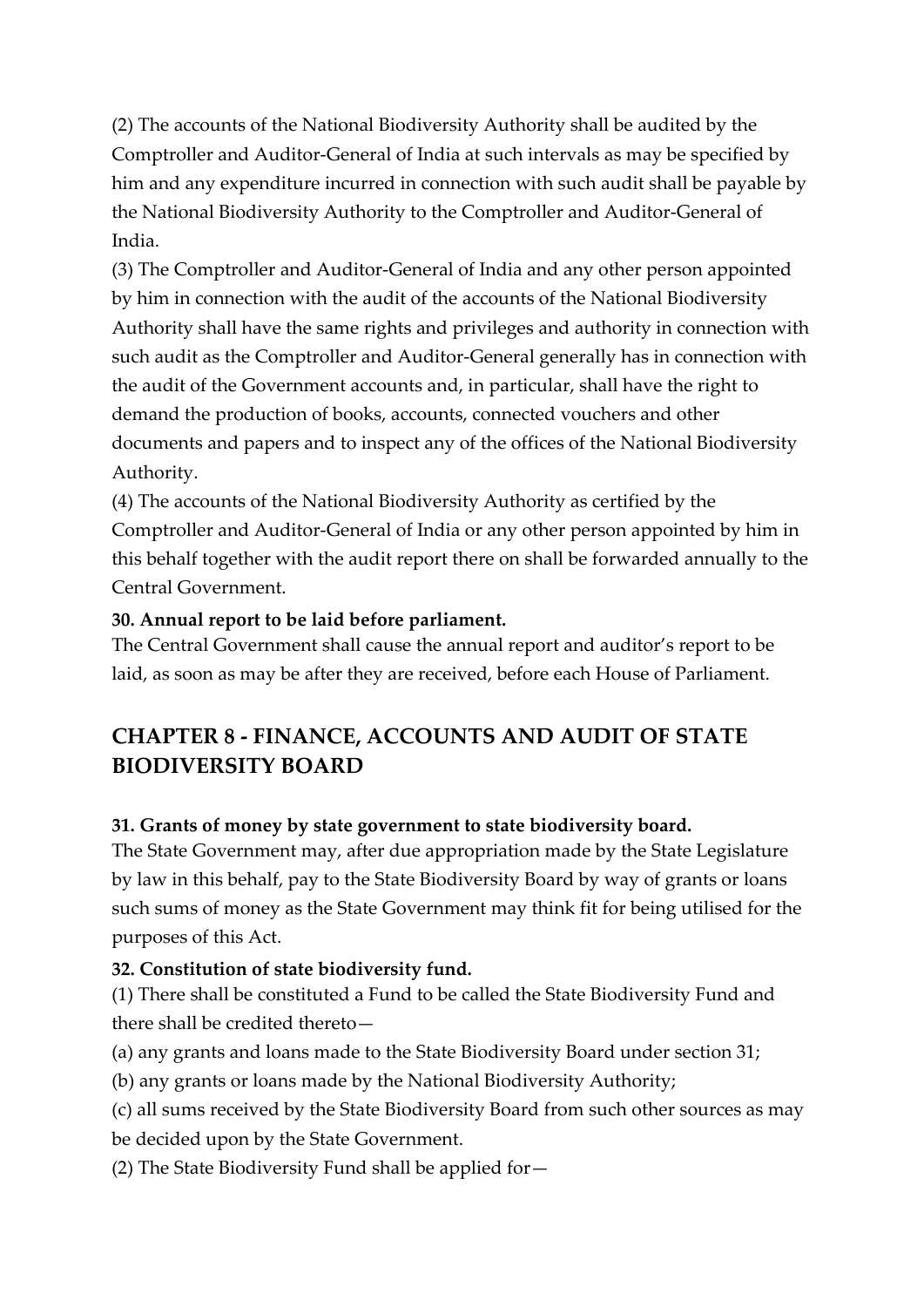(a) the management and conservation of heritage sites;

(b) compensating or rehabilitating any section of the people economically affected by notification under sub-section (1) of section 37;

(c) conservation and promotion of biological resources;

(d) socio-economic development of areas from where such biological resources or knowledge associated thereto has been accessed subject to any order made under section 24, in consultation with the local bodies concerned;

(e) meeting the expenses incurred for the purposes authorised by this Act.

## **33. Annual report of state biodiversity board.**

The State Biodiversity Board shall prepare, in such form and at such time in each financial year as may be prescribed, its annual report, giving a full account of its activities during the previous financial year, and submit a copy thereof to the State Government.

#### **34. Audit of accounts of state biodiversity board.**

The accounts of the State Biodiversity Board shall be maintained and audited in such manner as may, in consultation with the Accountant-General of the State, be prescribed and the State Biodiversity Board shall furnish, to the State Government, before such date as may be prescribed, its audited copy of accounts together with auditor's report thereon.

#### **35. Annual report of state biodiversity board to be laid before state legislature.**

The State Government shall cause the annual report and auditor's report to be laid, as soon as may be after they are received, before the House of State Legislature.

# **CHAPTER 9 - DUTIES OF THE CENTRAL AND THE STATE GOVERNMENTS**

## **36. Central government to develop national strategies plans, etc., for conservation, etc., of biological diversity.**

(1) The Central Government shall develop national strategies, plans, programmes for the conservation and promotion and sustainable use of biological diversity including measures for identification and monitoring of areas rich in biological resources, promotion of in situ, and ex situ, conservation of biological resources, incentives for research, training and public education to increase awareness with respect to biodiversity.

(2) Where the Central Government has reason to believe that any area rich in biological diversity, biological resources and their habitats is being threatened by overuse, abuse or neglect, it shall issue directives to the concerned State Government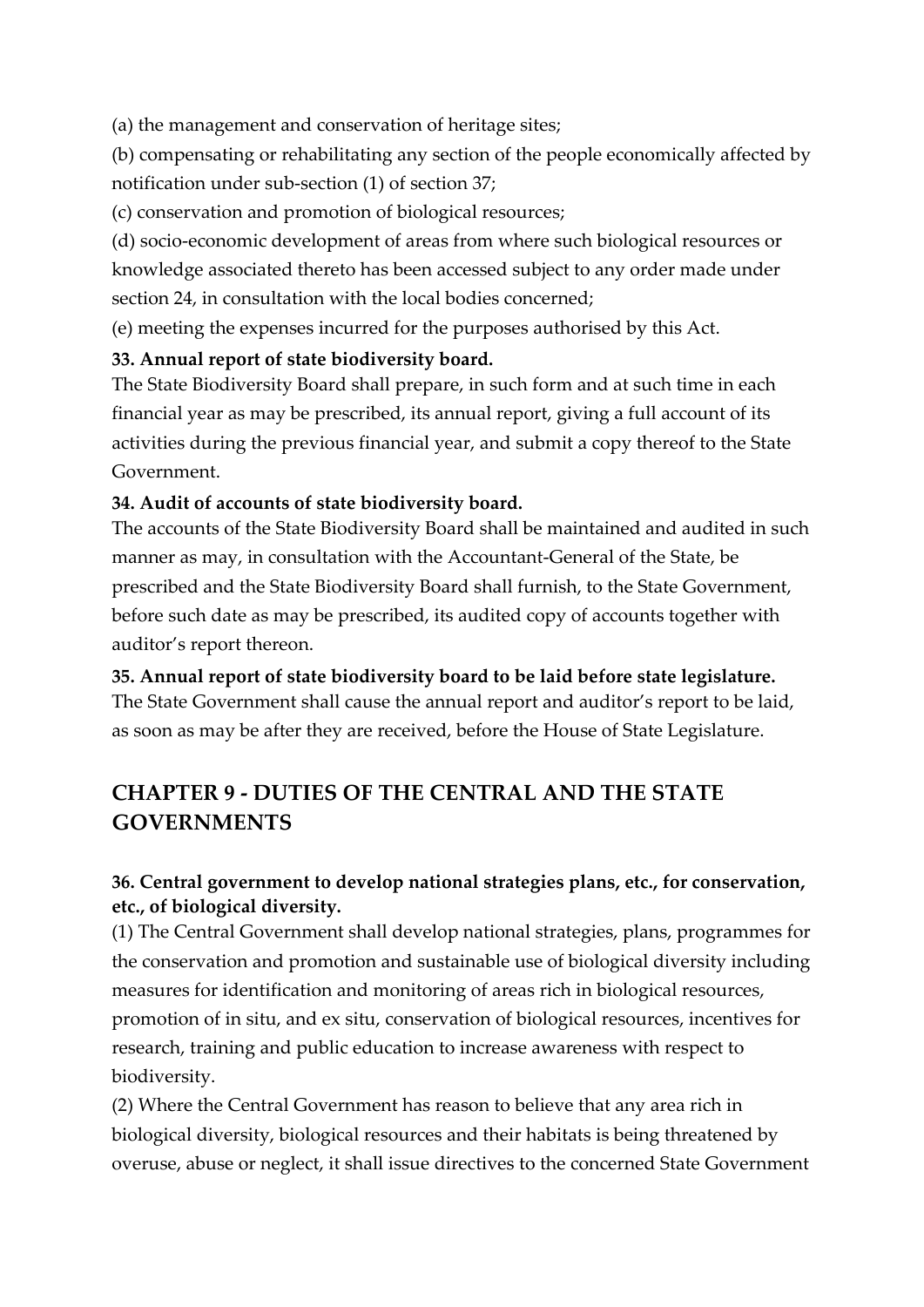to take immediate ameliorative measures, offering such State Government any technical and other assistance that is possible to be provided or needed.

(3) The Central Government shall, as far as practicable wherever it deems appropriate, integrate the conservation, promotion and sustainable use of biological diversity into relevant sectoral or cross-sectoral plans, programmes and policies. (4) The Central Government shall undertake measures,—

(i) wherever necessary, for assessment of environmental impact of that project which is likely to have adverse effect on biological diversity, with a view to avoid or minimise such effects and where appropriate provide for public participation in such

assessment;

(ii) to regulate, manage or control the risks associated with the use and release of living modified organisms resulting from biotechnology likely to have adverse impact on the conservation and sustainable use of biological diversity and human health.

(5) The Central Government shall endeavour to respect and protect the knowledge of local people relating to biological diversity, as recommended by the National Biodiversity Authority through such measures, which may include registration of such knowledge at the local, State or national levels, and other measures for protection, including sui generis system.

Explanation.—For the purposes of this section,—

(a) "ex situ conservation" means the conservation of components of biological diversity outside their natural habitats;

(b) "in situ conservation" means the conservation of ecosystems and natural habitats and the maintenance and recovery of viable populations of species in their natural surroundings and, in the case of domesticated or cultivated species, in the surroundings where they have developed their distinctive properties.

#### **37. Biodiversity heritage sites.**

(1) Without prejudice to any other law for the time being in force, the State Government may, from time to time in consultation with the local bodies, notify in the Official Gazette, areas of biodiversity importance as biodiversity heritage sites under this Act.

(2) The State Government, in consultation with the Central Government, may frame rules for the management and conservation of all the heritage sites.

(3) The State Government shall frame schemes for compensating or rehabilitating any person or section of people economically affected by such notification.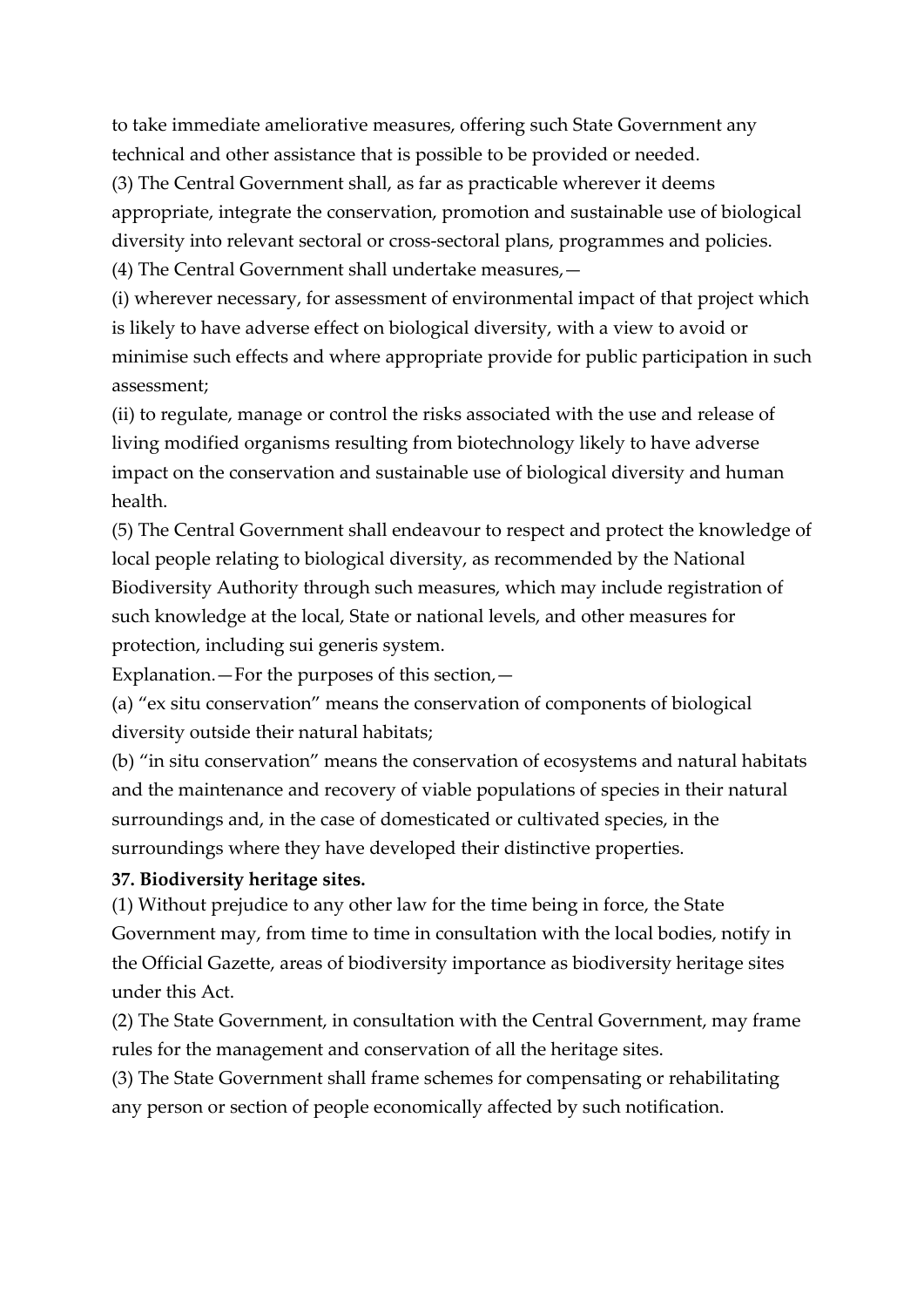#### **38. Power of central government to notify threatened species.**

Without prejudice to the provisions of any other law for the time being in force, the Central Government, in consultation with the concerned State Government, may from time to time notify any species which is on the verge of extinction or likely to become extinct in the near future as a threatened species and prohibit or regulate collection thereof for any purpose and take appropriate steps to rehabilitate and preserve those species.

## **39. Power of central government to designate repositories.**

(1) The Central Government may, in consultation with the National Biodiversity Authority, designate institutions as repositories under this Act for different categories of biological resources.

(2) The repositories shall keep in safe custody the biological material including voucher specimens deposited with them.

(3) Any new tax on discovered by any person shall be notified to the repositories or any institution designated for this purpose and he shall deposit the voucher specimens with such repository or institution.

## **40. Power of central government to exempt certain biological resources.**

Notwithstanding anything contained in this Act, the Central Government may, in consultation with the National Biodiversity Authority, by notification in the Official Gazette, declare that the provisions of this Act shall not apply to any items, including biological resources normally traded as commodities.

## **CHAPTER 10 - BIODIVERSITY MANAGEMENT COMMITTEES**

## **41. Constitution of biodiversity management committee.**

(1) Every local body shall constitute a Biodiversity Management Committee within its area for the purpose of promoting conservation, sustainable use and documentation of biological diversity including preservation of habitats, conservation of land races, folk varieties and cultivars, domesticated stocks and breeds of animals and microorganisms and chronicling of knowledge relating to biological diversity.

Explanation.—For the purposes of this sub-section,—

(a) "cultivar" means a variety of plant that has originated and persisted under cultivation or was specifically bred for the purpose of cultivation;

(b) "folk variety" means a cultivated variety of plant that was developed, grown and exchanged informally among farmers;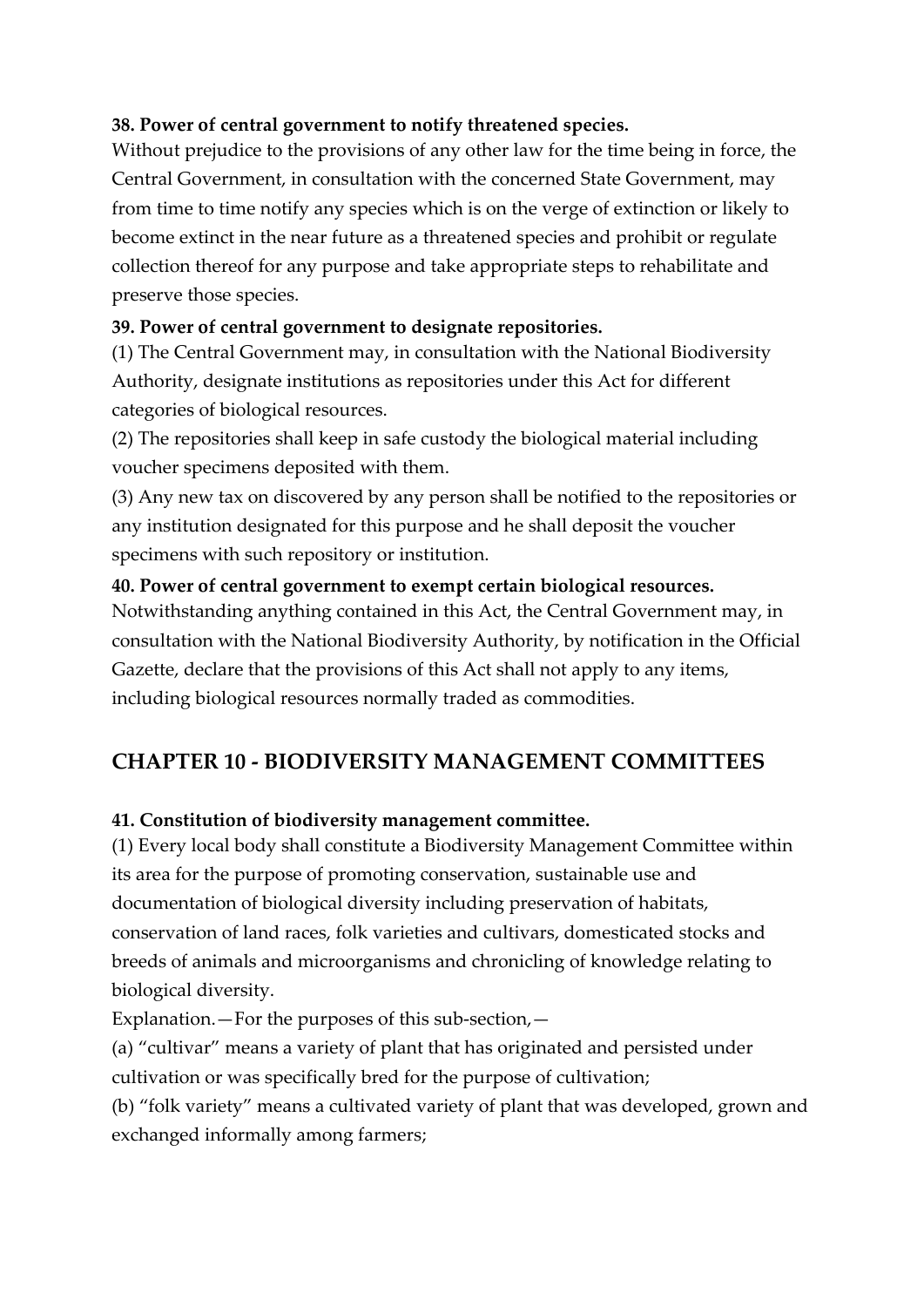(c) "landrace" means primitive cultivar that was grown by ancient farmers and their successors.

(2) The National Biodiversity Authority and the State Biodiversity Boards shall consult the Biodiversity Management Committees while taking any decision relating to the use of biological resources and knowledge associated with such resources occurring within the territorial jurisdiction of the Biodiversity Management Committee.

(3) The Biodiversity Management Committees may levy charges by way of collection fees from any person for accessing or collecting any biological resource for commercial purposes from areas falling within its territorial jurisdiction.

## **CHAPTER 11 - LOCAL BIODIVERSITY FUND**

#### **42. Grants to local biodiversity fund.**

The State Government may, after due appropriation made by State Legislature by law in this behalf, pay to the Local Biodiversity Funds by way of grants or loans such sums of money as the State Government may think fit for being utilised for the purposes of this Act.

#### **43. Constitution of local biodiversity fund.**

(1) There shall be constituted a Fund to be called the Local Biodiversity Fund at every area notified by the State Government where any institution of selfgovernment is functioning and there shall be credited thereto—

(a) any grants and loans made under section 42;

(b) any grants or loans made by the National Biodiversity Authority;

(c) any grants or loans made by the State Biodiversity Boards;

(d) fees referred to in sub-section (3) of section 41 received by the Biodiversity Management Committees;

(e) all sums received by the Local Biodiversity Fund from such other sources as may be decided upon by the State Government.

## **44. Application of local biodiversity fund.**

(1) Subject to the provisions of sub-section (2), the management and the custody of the Local Biodiversity Fund and the purposes for which such Fund shall be applied, be in the manner as may be prescribed by the State Government.

(2) The Fund shall be used for conservation and promotion of biodiversity in the areas falling within the jurisdiction of the concerned local body and for the benefit of the community in so far such use is consistent with conservation of biodiversity.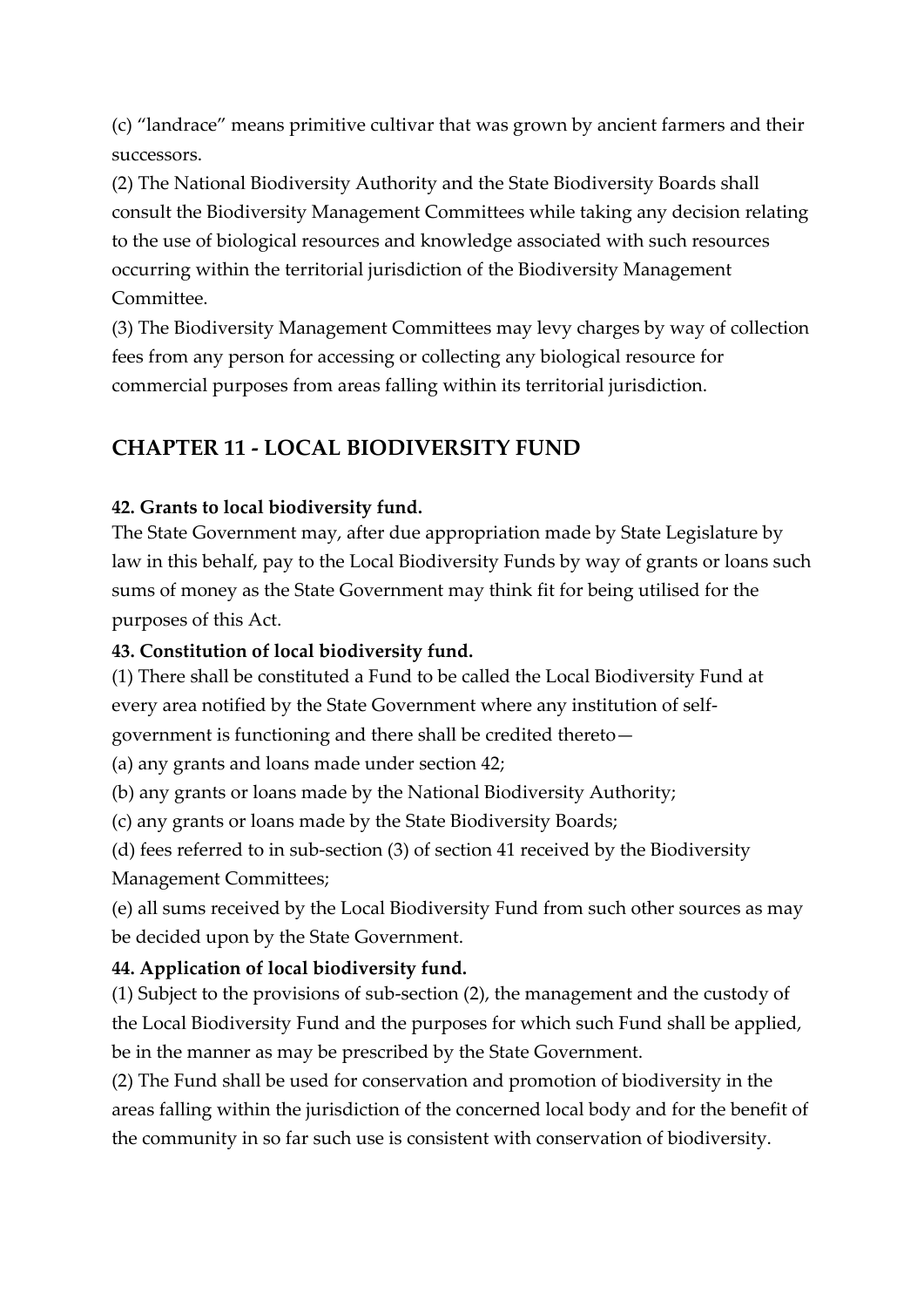## **45. Annual report of biodiversity management committees.**

The person holding the custody of the Local Biodiversity Fund shall prepare, in such form and during each financial year at such time as may be prescribed, its annual report, giving a full account of its activities during the previous financial year, and submit a copy thereof to the concerned local body.

#### **46. Audit of accounts of biodiversity management committees.**

The accounts of the Local Biodiversity Fund shall be maintained and audited in such manner as may, in consultation with the Accountant-General of the State, be prescribed and the person holding the custody of the Local Biodiversity Fund shall furnish, to the concerned local body, before such date as may be prescribed, its audited copy of accounts together with auditor's report thereon.

## **47. Annual report, etc., of the biodiversity management committee to be submitted to district magistrate.**

Every local body constituting a Biodiversity Management Committee under sub section (1) of section 41, shall cause, the annual report and audited copy of accounts together with auditor's report thereon referred to in sections 45 and 46, respectively and relating to such Committee to be submitted to the District Magistrate having jurisdiction over the area of the local body.

## **CHAPTER 12 - MISCELLANEOUS**

## **48. National biodiversity authority to be bound by the directions given by central government.**

(1) Without prejudice to the foregoing provisions of this Act, the National Biodiversity Authority shall, in the discharge of its functions and duties under this Act, be bound by such directions on questions of policy as the Central Government may give in writing to it from time to time:

Provided that the National Biodiversity Authority shall, as far as practicable, be given opportunity to express its views before any direction is given under this subsection.

(2) The decision of the Central Government whether a question is one of policy or not shall be final.

#### **49. Power of state government to give directions.**

(1) Without prejudice to the foregoing provisions of this Act, the State Biodiversity Board shall, in the discharge of its functions and duties under this Act, be bound by such directions on questions of policy as the State Government may give in writing to it from time to time: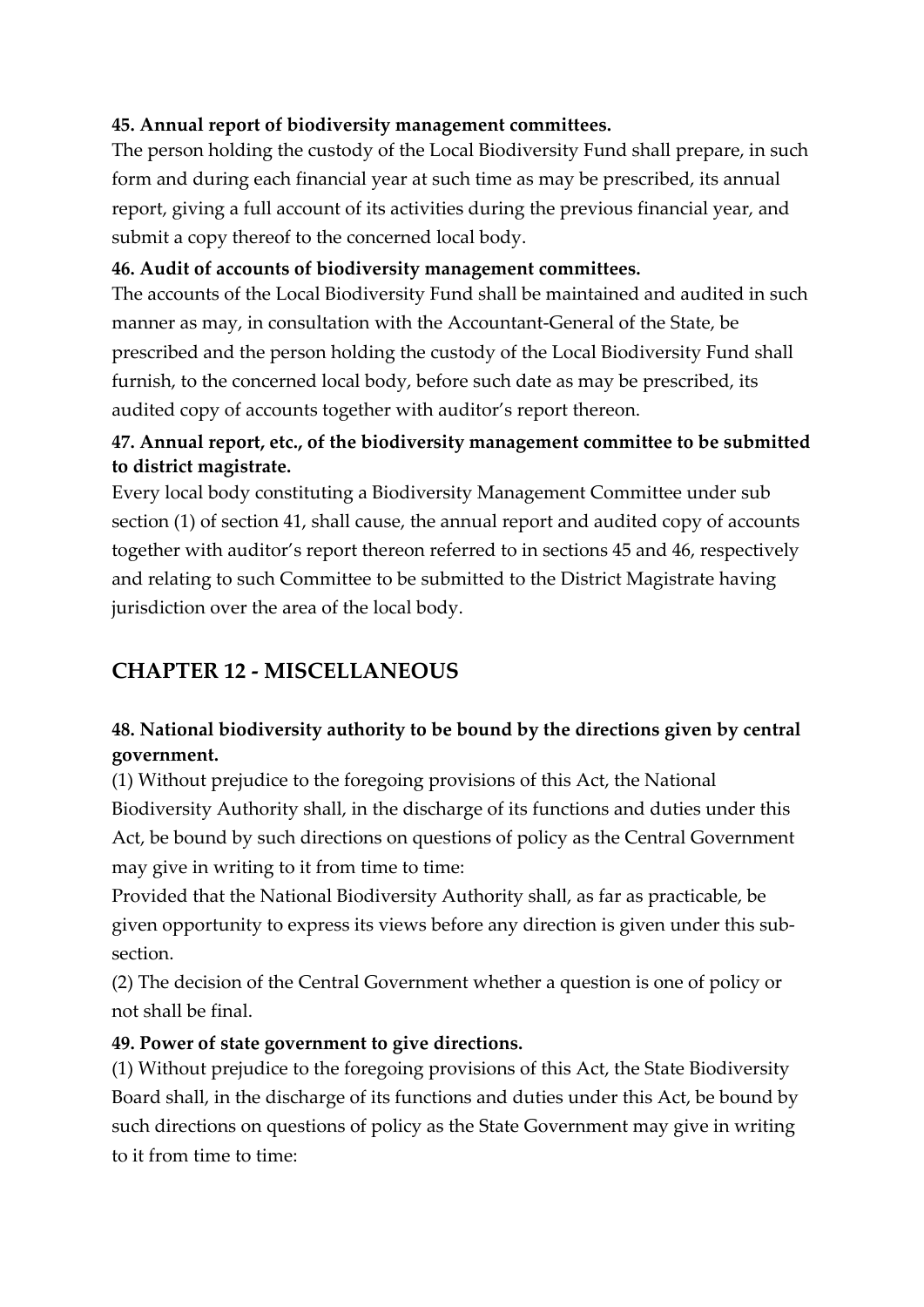Provided that the State Biodiversity Board shall, as far as practicable, be given an opportunity to express its views before any direction is given under this sub-section. (2) The decision of the State Government whether a question is one of policy or not shall be final.

#### **50. Settlement of disputes between state biodiversity boards.**

(1) If a dispute arises between the National Biodiversity Authority and a State Biodiversity Board, the said Authority or the Board, as the case may be, may prefer an appeal to the Central Government within such time as may be prescribed.

(2) Every appeal made under sub-section (1) shall be in such form as may be prescribed by the Central Government.

(3) The procedure for disposing of an appeal shall be such as may be prescribed by the Central Government:

Provided that before disposing of an appeal, the parties shall be given a reasonable opportunity of being heard.

(4) If a dispute arises between the State Biodiversity Boards, the Central Government shall refer the same to the National Biodiversity Authority.

(5) While adjudicating any dispute under sub-section (4), the National Biodiversity Authority shall be guided by the principles of natural justice and shall follow such procedure as may be prescribed by the Central Government.

(6) The National Biodiversity Authority shall have, for the purposes of discharging its functions under this section, the same powers as are vested in a civil court under the Code of Civil Procedure, 1908 (5 of 1908) in respect of the following matters, namely:—

(a) summoning and enforcing the attendance of any person and examining him on oath;

(b) requiring the discovery and production of documents;

(c) receiving evidence on affidavits;

(d) issuing commissions for the examination of witnesses or documents;

(e) reviewing its decisions;

(f) dismissing an application for default or deciding it ex parte;

(g) setting aside any order of dismissal of any application for default or any order passed by it ex parte;

(h) any other matter which may be prescribed.

(7) Every proceeding before the National Biodiversity Authority shall be deemed to be a judicial proceeding within the meaning of sections 193 and 228, and for the purpose of section 196, of the Indian Penal Code (45 of 1860) and the National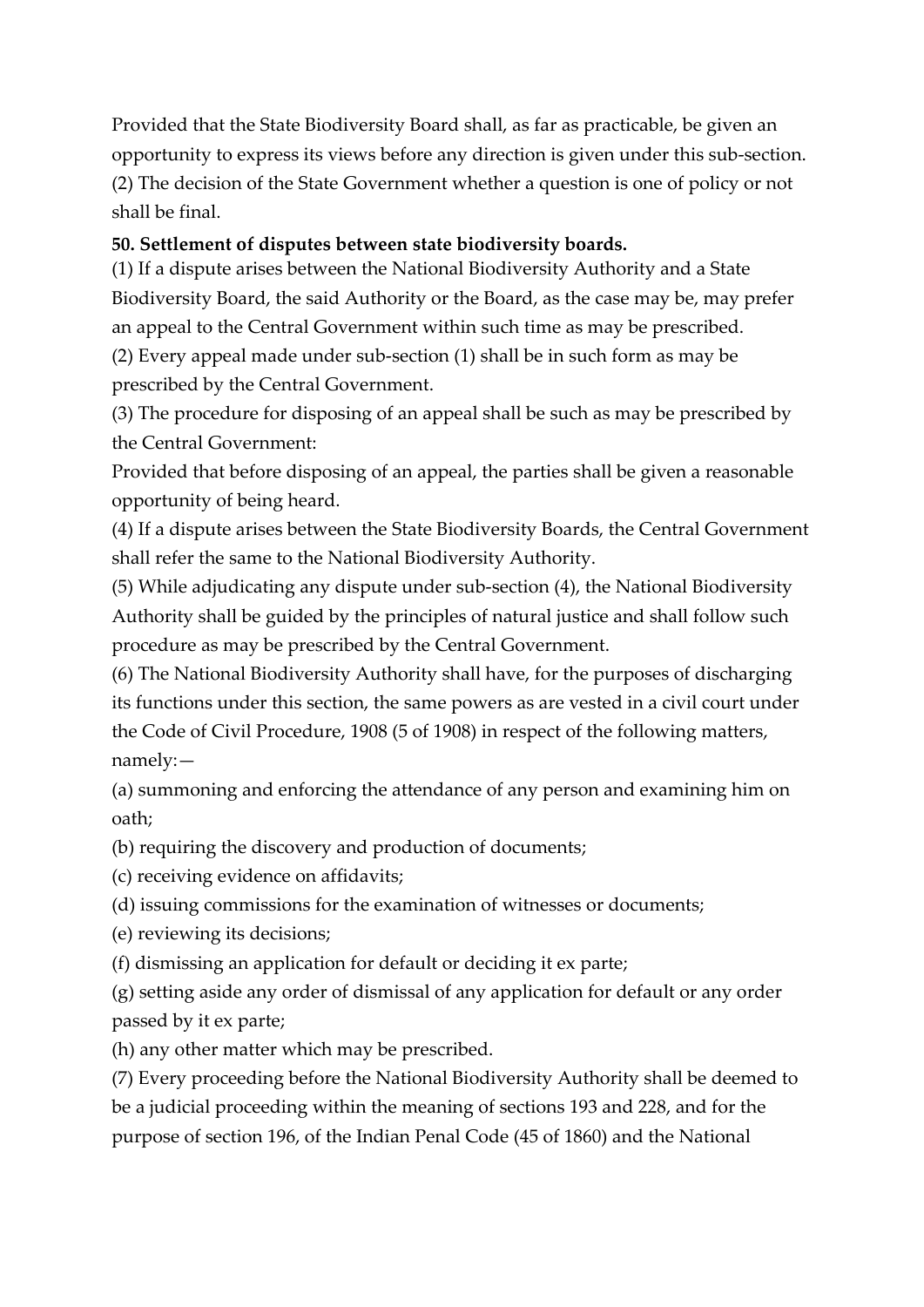Biodiversity Authority shall be deemed to be a civil court for all the purposes of section 195 and Chapter XXV1 of the Code of Criminal Procedure, 1973 (2 of 1974).

## **51. Members, officers, etc., of national biodiversity authority and state biodiversity board deemed to be public servants.**

All members, officers and other employees of the National Biodiversity Authority or the State Biodiversity Board shall be deemed, when acting or purporting to act in pursuance of any of the provisions of this Act, to be public servants within the meaning of section 21 of the Indian Penal Code (45 of 1860).

## **52. Appeal.**

Any person, aggrieved by any determination of benefit sharing or order of the National Biodiversity Authority or a State Biodiversity Board under this Act, may file an appeal to the High Court within thirty days from the date of communication to him, of the determination or order of the National Biodiversity Authority or the State Biodiversity Board, as the case may be:

Provided that the High Court may, if it is satisfied that the appellant was prevented by sufficient cause from filing the appeal within the said period, allow it to be filed within a further period not exceeding sixty days.

Provided further that nothing contained in this section shall apply on and from the commencement of the National Green Tribunal Act, 2010 (19 of 2010):

Provided also that any appeal pending before the High Court, before the commencement of the National Green Tribunal Act, 2010 (19 of 2010), shall continue to be heard and disposed of by the High Court as if the National Green Tribunal had not been established under section 3 of the National Green Tribunal Act, 2010.]

## **52a. Appeal to national green tribunal.**

Any person aggrieved by any determination of benefit sharing or order of the National Biodiversity Authority or a State Biodiversity Board under this Act, on or after the commencement of the National Green Tribunal Act, 2010 (19 of 2010), may file an appeal to the National Green Tribunal establishment under section 3 of the National Green Tribunal Act, 2010, in accordance with the provisions of that Act.]

#### **53. Execution of determination or order.**

Every determination of benefit sharing or order made by the National Biodiversity Authority or a State Biodiversity Board under this Act or the order made by the High Court in any appeal against any determination or order of the National Biodiversity Authority or a State Biodiversity Board shall, on a certificate issued by any officer of the National Biodiversity Authority or a State Biodiversity Board or the Registrar of the High Court, as the case may be, be deemed to be decree of the civil court and shall be executable in the same manner as a decree of that court.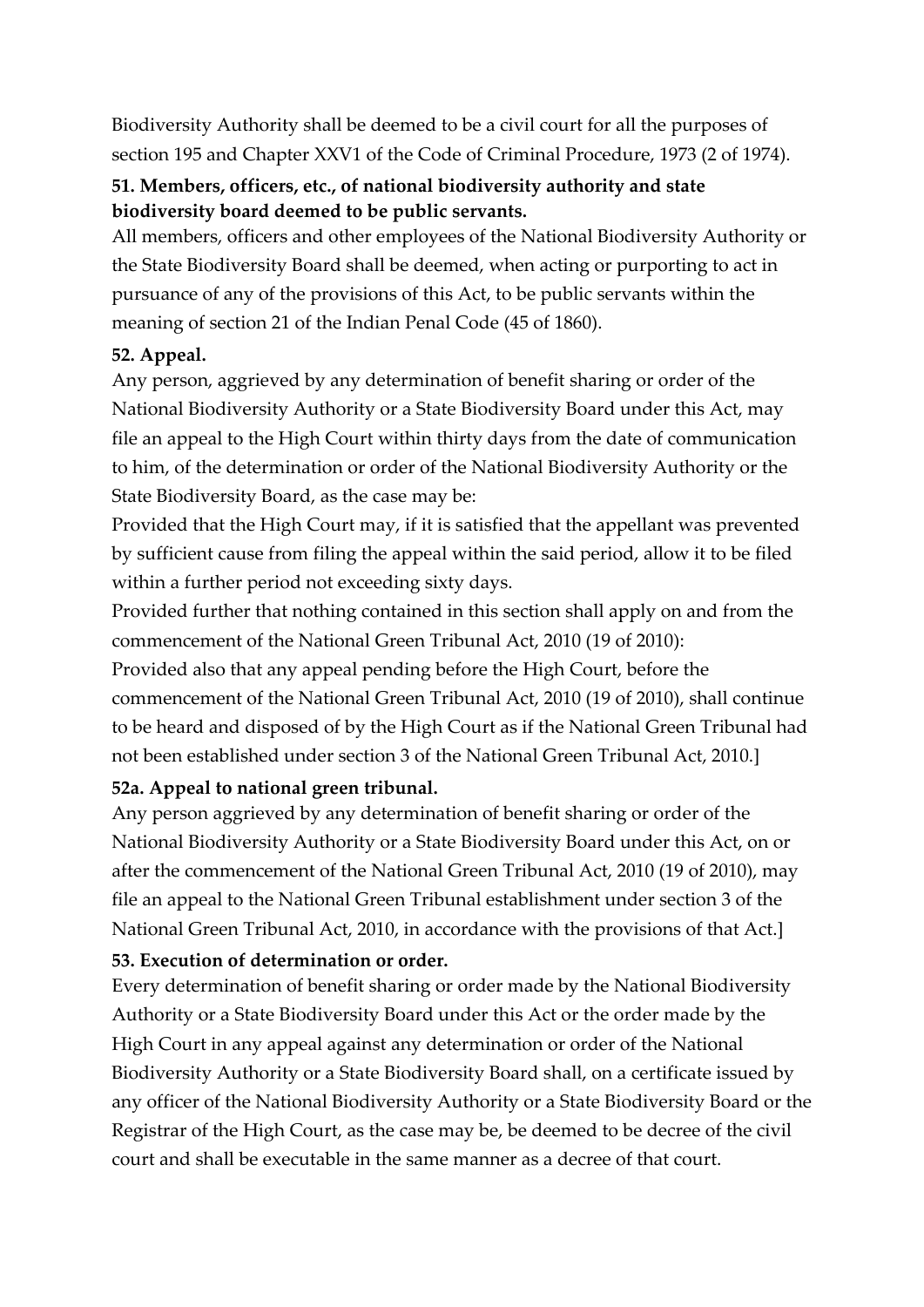Explanation.—For the purposes of this section and section 52, the expression "State Biodiversity Board" includes the person or group of persons to whom the powers or functions under sub-section (2) of section 22 have been delegated under the proviso to that sub-section and the certificate relating to such person or group of persons under this section shall be issued by such person or group of persons, as the case may be.

#### **54. Protection of action taken in good faith.**

No suit, prosecution or other legal proceedings shall lie against the Central Government or the State Government or any officer of the Central Government or State Government or any member, officer or employee of the National Biodiversity Authority or the State Biodiversity Board for anything which is in good faith done or intended to be done under this Act or the rules or regulations made there under.

#### **55. Penalties.**

(1) Whoever contravenes or attempts to contravene or abets the contravention of the provisions of section 3 or section 4 or section 6 shall be punishable with imprisonment for a term which may extend to five years, or with fine which may extend to ten lakh rupees and where the damage caused exceeds ten lakh rupees such fine may commensurate with the damage caused, or with both.

(2) Whoever contravenes or attempts to contravene or abets the contravention of the provisions of section 7 or any order made under sub-section (2) of section 24 shall be punishable with imprisonment for a term which may extend to three years, or with fine which may extend to five lakh rupees, or with both.

# **56. Penalty for contravention of directions or orders of central government, state government, national biodiversity authority and state biodiversity boards.**

If any person contravenes any direction given or order made by the Central Government, the State Government, the National Biodiversity Authority or the State Biodiversity Board for which no punishment has been separately provided under this Act, he shall be punished with a fine which may extend to one lakh rupees and in case of a second or subsequent offence, with fine which may extend to two lakh rupees and in the case of continuous contravention with additional fine which may extend to two lakh rupees every day during which the default continues.

#### **57. Offences by companies.**

(1) Where an offence or contravention under this Act has been committed by a company, every person who at the time the offence or contravention was committed was in charge of, and was responsible to, the company for the conduct of the business of the company, as well as the company, shall be deemed to be guilty of the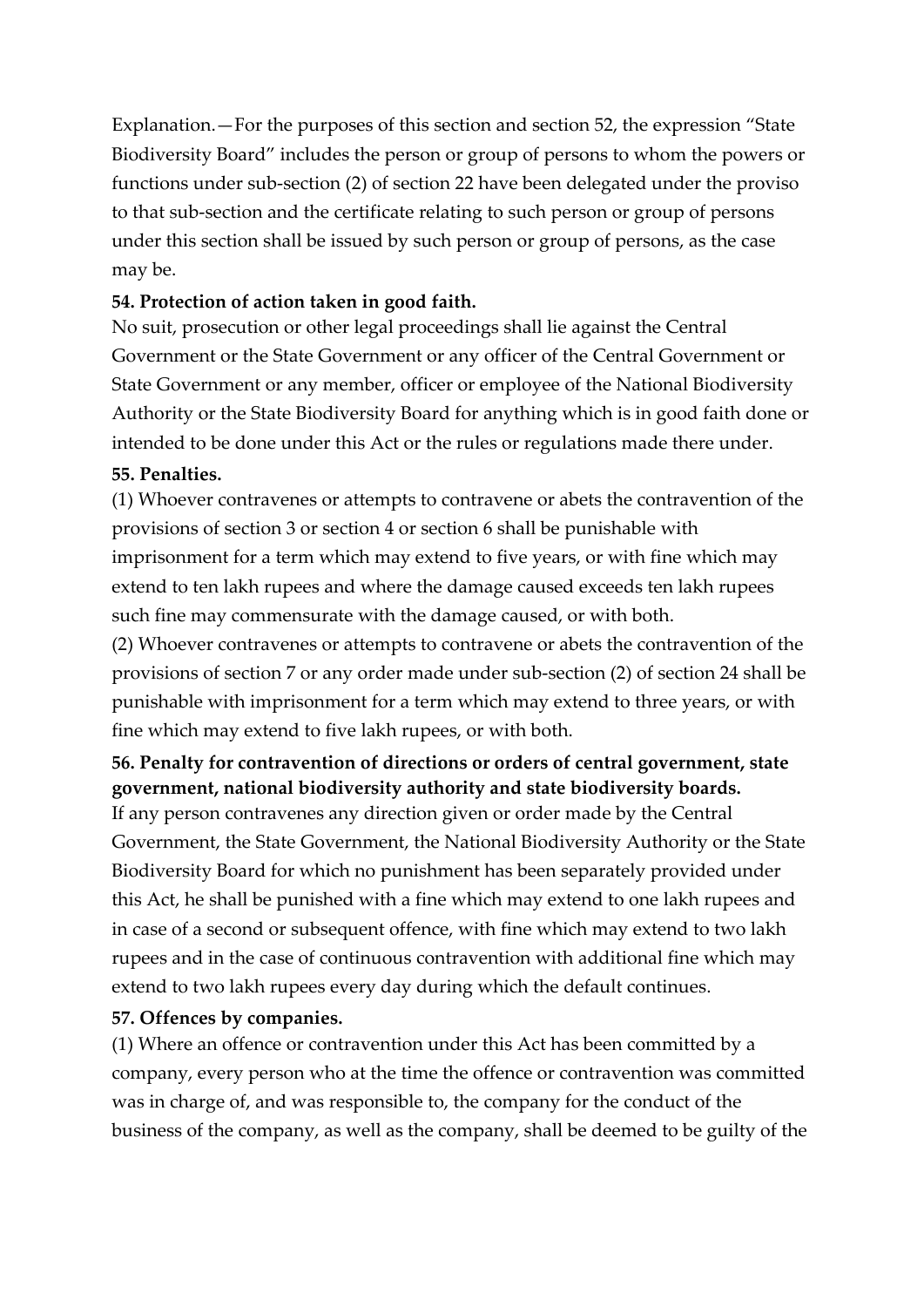offence or contravention and shall be liable to be proceeded against and punished accordingly:

Provided that nothing contained in this sub-section shall render any such person liable to any punishment provided in this Act, if he proves that the offence or contravention was committed without his knowledge or that he had exercised all due diligence to prevent the commission of such offence or contravention.

(2) Notwithstanding anything contained in sub-section (1), where an offence or contravention under this Act has been committed by a company and it is proved that the offence or contravention has been committed with the consent or connivance of, or is attributable to, any neglect on the part of any director, manager, secretary or other officer of the company, such director, manager, secretary or other officer shall also be deemed to be guilty of the offence or contravention and shall be liable to be proceeded against and punished accordingly.

Explanation.—For the purposes of this section,—

(a) "company" means any body corporate and includes a firm or other association of individuals; and

(b) "director", in relation to a firm, means a partner in the firm.

#### **58. Offences to be cognizable and non-bailable.**

The offences under this Act shall be cognizable and non-bailable.

## **59. Act to have effect in addition to other acts.**

The provisions of this Act shall be in addition to, and not in derogation of, the provisions in any other law, for the time being in force, relating to forests or wildlife.

#### **60. Power of central government to give directions to state government.**

The Central Government may give directions to any State Government as to the carrying into execution in the State of any of the provisions of this Act or of any rule or regulation or order made there under.

#### **61. Cognizance of offences.**

No Court shall take cognizance of any offence under this Act except on a complaint made by—

(a) the Central Government or any authority or officer authorised in this behalf by that Government; or

(b) any benefit claimer who has given notice of not less than thirty days in the prescribed manner, of such offence and of his intention to make a complaint, to the Central Government or the authority or officer authorized as aforesaid.

## **62. Power of central government to make rules.**

(1) The Central Government may, by notification in the Official Gazette, make rules for carrying out the purposes of this Act.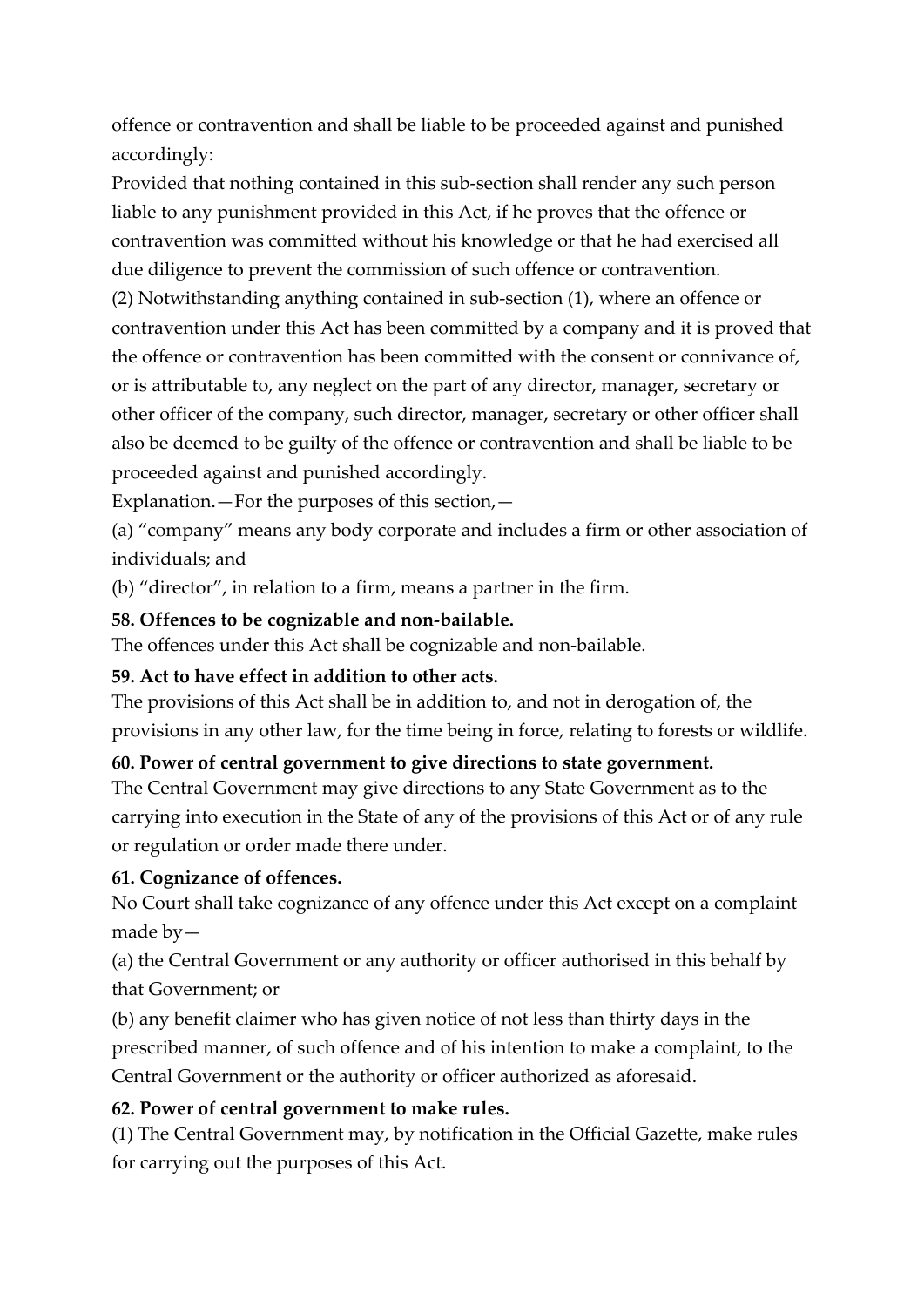(2) In particular, and without prejudice to the generality of the foregoing power, such rules may provide for all or any of the following matters, namely:—

(a) terms and conditions of service of the Chairperson and members under section 9;

(b) powers and duties of the Chairperson under section 10;

(c) procedure under sub-section (1) of section 12 in regard to transaction of business at meetings;

(d) form of application and payment of fees for undertaking certain activities under sub-section (1) of section 19;

(e) the form and manner of making an application under sub-section (2) of section 19;

(f) form of application and the manner for transfer of biological resource or knowledge under sub-section (2) of section 20;

(g) form in which, and the time of each financial year at which, the annual report of the National Biodiversity Authority shall be prepared and the date before which its audited copy of accounts together with auditor's report thereon shall be furnished under section 28;

(h) form in which the annual statement of account shall be prepared under sub section (1) of section 29;

(i) the time within which and the form in which, an appeal may be preferred, the procedure for disposing of an appeal and the procedure for adjudication, under section 50;

(j) the additional matter in which the National Biodiversity Authority may exercise powers of the civil court under clause (h) of sub-section (6) of section 50;

(k) the manner of giving notice under clause (b) of section 61;

(1) any other matter which is to be, or may be, prescribed, or in respect of which provision is to be made, by rules.

(3) Every rule made under this section and every regulation made under this Act shall be laid, as soon as may be after it is made, before each House of Parliament, while it is in session or a total period of thirty days which may be comprised in one session or in two or more successive sessions, and if, before the expiry of the session immediately following the session or the successive sessions aforesaid, both Houses agree in making any modification in the rule or regulation or both Houses agree that the rule or regulation should not be made, the rule or regulation shall thereafter have effect only in such modified form or be of no effect, as the case may be; so, however, that any such modification or annulment shall be without prejudice to the validity of anything previously done under that rule or regulation.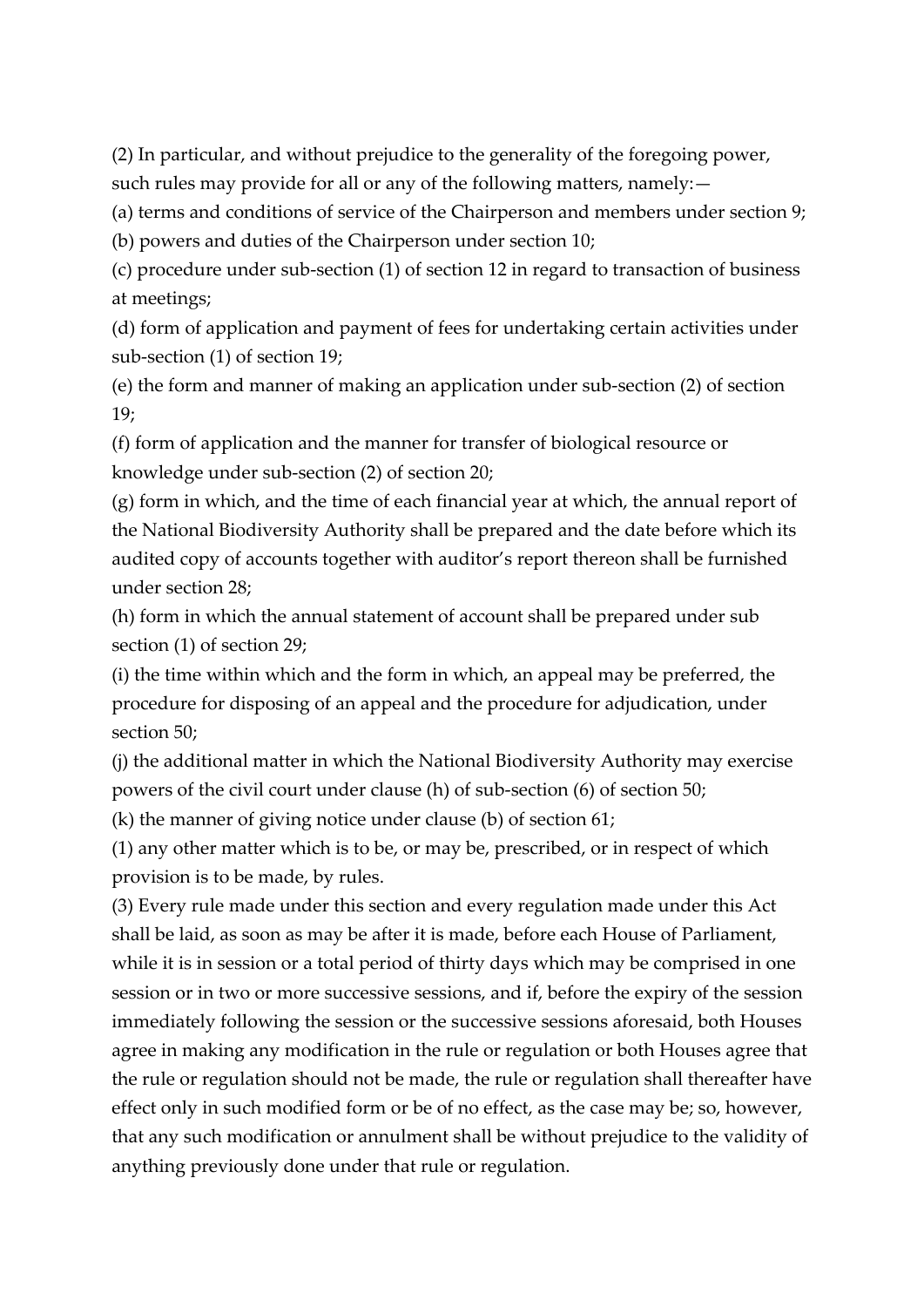#### **63. Power of state government to make rules.**

(1) The State Government may, by notification in the Official Gazette, make rules for carrying out the purposes of this Act.

(2) In particular, and without prejudice to the generality of the foregoing power,

such rules may provide for all or any of the following matters, namely:—

(a) the other functions to be performed by the State Biodiversity Board under clause (c) of section 23;

(b) the form in which the prior intimation shall be given under sub-section (1) of section 24;

(c) the form in which, and the time of each financial year at which, the annual report shall be prepared under section 33;

(d) the manner of maintaining and auditing the accounts of the State Biodiversity Board and the date before which its audited copy of the accounts together with auditor's report thereon shall be furnished under section 34;

(e) management and conservation of national heritage sites under section 37;

(f) the manner of management and custody of the Local Biodiversity Fund and the purposes for which such Fund shall be applied under sub-section (1) of section 44; (g) the form of annual report and the time at which such report shall be prepared during each financial year under section 45;

(h) the manner of maintaining and auditing the accounts of the Local Biodiversity Fund and the date before which its audited copy of the accounts together with auditor's report thereon shall be furnished under section 46;

(i) any other matter which is to be, or may be, specified.

(3) Every rule made by the State Government under this section shall be laid, as soon as may be after it is made, before each House of the State Legislature where it consists of two Houses, or where such Legislature consists of one House, before that House.

## **64. Power to make regulations.**

The National Biodiversity Authority shall, with the previous approval of the Central Government, by notification in the Official Gazette, make regulations for carrying out the purposes of this Act.

## **65. Power to remove difficulties.**

(1) If any difficulty arises in giving effect to the provisions of this Act, the Central Government may, by order, not inconsistent with the provisions of this Act, remove the difficulty:

Provided that no such order shall be made after the expiry of a period of two years from the commencement of this Act.